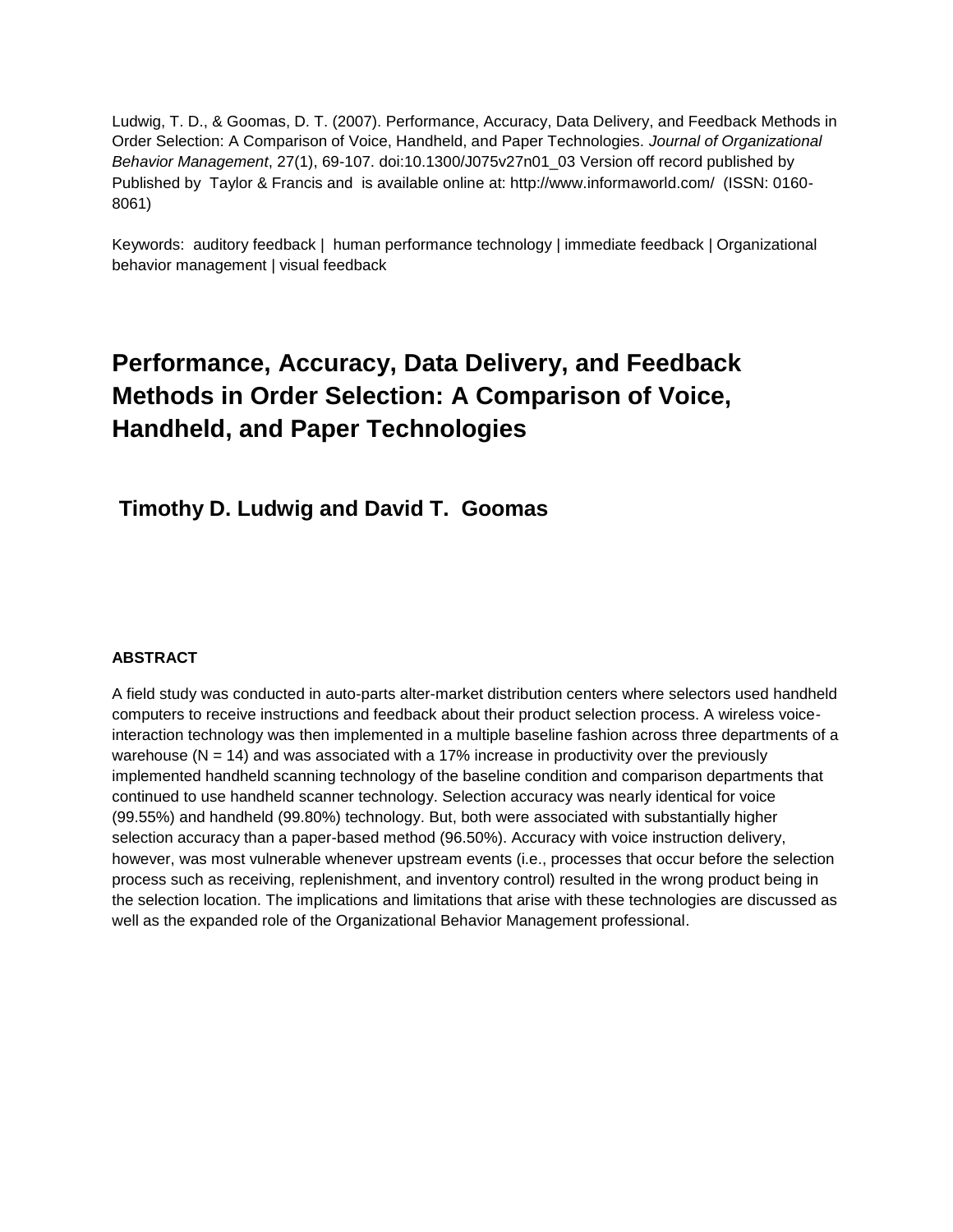# ARTICLE

#### *INTRODUCTION*

Companies that operate warehouses continually strive to minimize costs in their supply chains. They are constantly challenged to improve productivity (Goomas & Ludwig, 2007), reduce labor costs and increase selection accuracy (Bateman & Ludwig, 2003; Berger & Ludwig, 2007) in order to decrease operational costs while insuring customer satisfaction. Order selection is one of the most labor-intensive functions in a warehouse. When a customer order is received by the warehouse it is converted to paper-based selection guide and given to employees called "selectors." Selectors use the paper-based selection guide to visit various selection locations throughout a warehouse retrieving (i.e., selecting) products in accordance with their selection guides. The completed order is then delivered to a loading dock where it is prepared for transport. The activity sequence is then repeated for the next store order.

Selector errors and other selector behavior can increase costs of order fulfillment. Selectors can damage a product, select the wrong product, select too many or too few units of a product, or fail to select a product. All such errors result in financial costs because customers must be refunded or given credits when errors occur. It is necessary, therefore, to manage employee behaviors to maintain desired levels of both productivity and quality.

#### *Three-Term Contingency Delivery in Warehouses*

In a warehouse environment, three-term environmental contingencies (i.e., antecedents, behaviors, and consequences; Poling & Braatz, 2000) promote and maintain selectors" behaviors (Luthans & Kreitner, 1985) that result in accurate and timely order selections. These behaviors include reading their instructions, driving to the correct location, comparing their information with the information on the physical products and location in front of them, and selecting the right amount of product. Selectors must engage in all of these behaviors while avoiding behaviors that may result in errors or delays such as, respectively, skipping items, selecting too many or too few items, and talking with fellow employees.

Antecedents prompt the correct behaviors and indicate when performance will be followed by a consequence. Selectors, for example, are given a paper list of products to select from the warehouse. The list serves as an antecedent to the subsequent behaviors of selecting the products. Other antecedents in the warehouse were posted identifying information for aisles, locations, and products. In this system, these visual cues served as the only environmental stimuli available to selectors as they progressed through their order (Berger & Ludwig, 2007; Goomas & Ludwig, 2007). Additionally, workplace goals also provided antecedents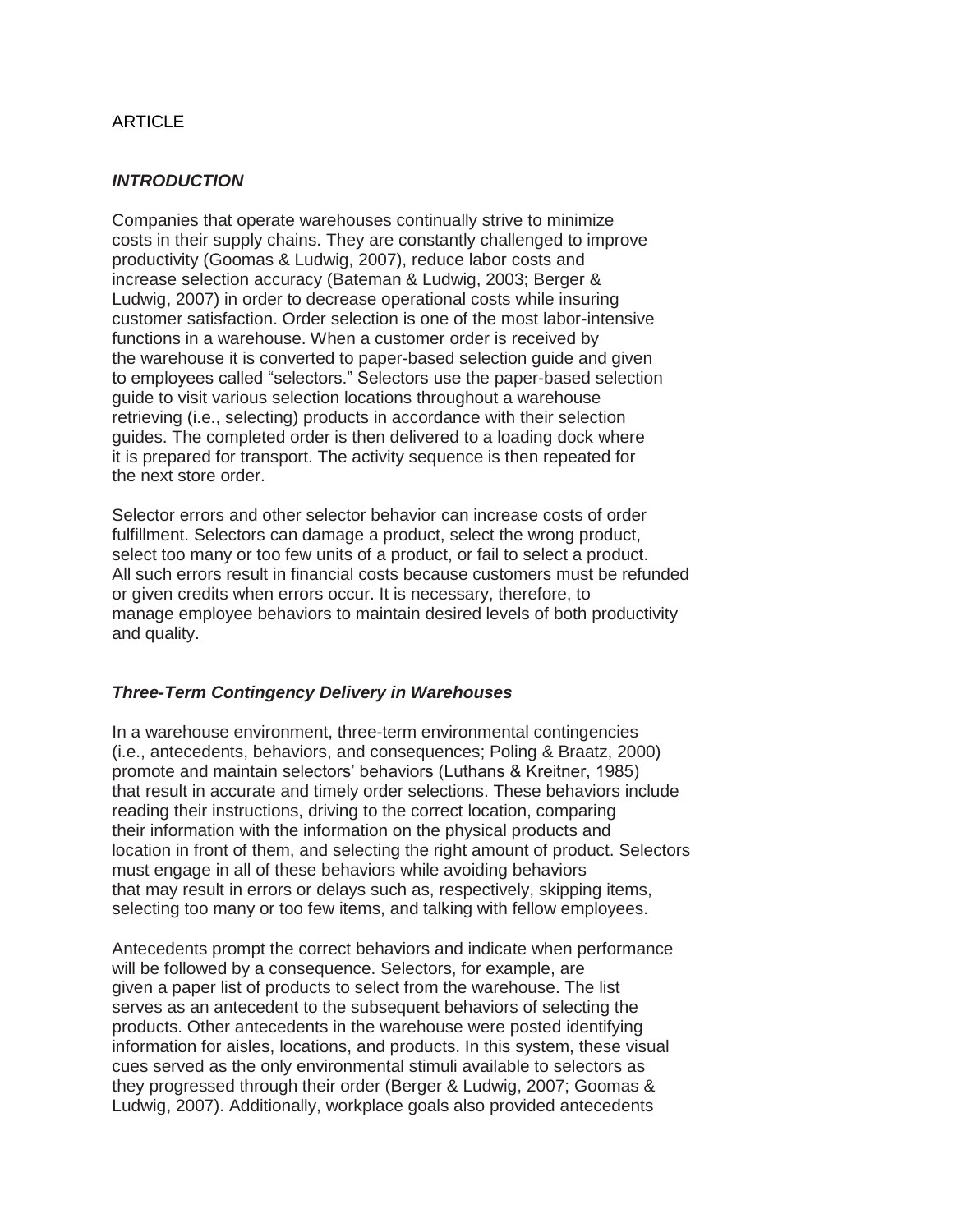to the selectors indicating the rate or accuracy of behavior and the outcomes that would result in a favorable consequence.

A consequence may follow the sequence of behaviors in a work process contingent on the successful (or unsuccessful) completion of the behavior sequence. A consequence might be a reward such as a monetary payout to the worker (Bateman & Ludwig, 2003; Goomas & Ludwig, 2007) analogous to varying types of schedules of reinforcement (Hantula, 2000). Complex contingencies in the workplace may make consequences contingent on completing a certain number of products within a certain period of time, which is equivalent to the concept of *productivity* (Deming, 1982; Sink & Tuttle, 1989). However, the contingency may also be based on the *quality* of the behaviors. A quality behavior is one without errors in design, timing, accuracy, or physical attributes (Deming, 1982; Sink & Tuttle, 1989).

Brethower (2000), Deming (1982), Gilbert (1978), and Sink and Tuttle (1989) point out that the quality of the final product is a function of the quality of the behaviors that occur during the work process. In industrial jobs, errors often occur when a work process is not followed. Behaviors that are skipped in the work process cause errors as do behaviors that deviate from the work process. Often the consequences of these errors are far removed from the time (delayed) and place when and where the deviant behaviors occur. Thus, consequences of these behaviors fail to either eliminate (punish) the deviant behavior or promote (reinforce) occurrences of correct behaviors.

# *Distal Contingencies*

In a contingency, consequences may be temporally remote from their behaviors owing to the length of the work process and/or the structure of the contingency. For example, monetary consequences of behavior may not be received by employees until the end of each work week, and bonuses earned during that week might not be paid until the end of yet another week. Bateman and Ludwig (2003) described an incentive program under which employees earned money contingent upon each case of product they selected and lost money contingent upon selection errors. However, the ultimate tangible consequences of effective order selections and selection errors were not experienced until employees saw their results in their next paycheck. Some consequences may be so far removed in time from the original behaviors that produced them that they fail to directly regulate employees" performance-related behavior. Although the performance consequence contingency is "real" or an empirical fact, it simply fails to have an effect on performance-related behavior (Malott, 1992).

# *Immediate Feedback*

In Berger and Ludwig (2007) and Goomas and Ludwig (2007), we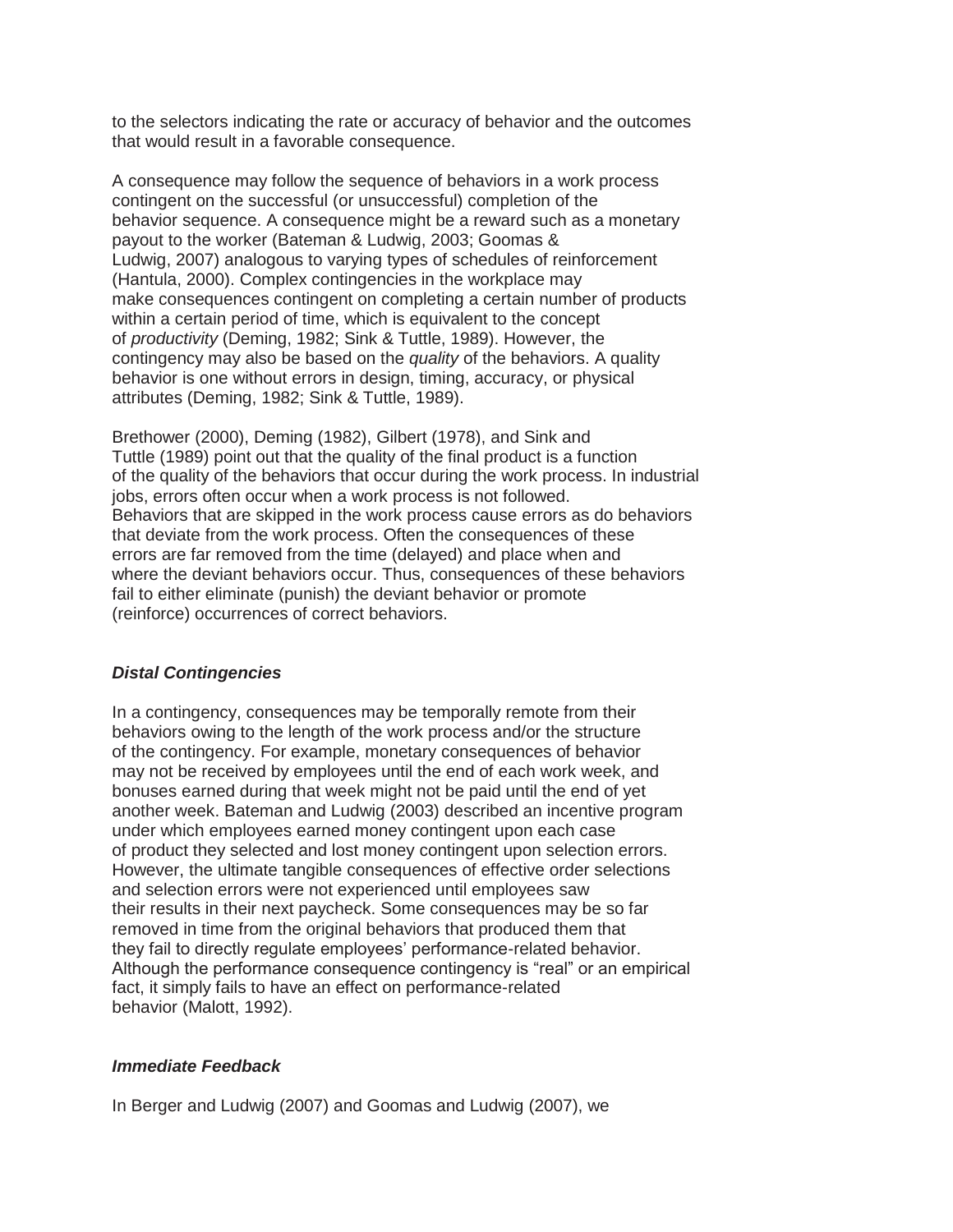argued that increased productivity and accuracy was largely owing to robust effects of immediate feedback to employees regarding their performance in terms of speed and accuracy of product selection. Few direct comparisons have been made between immediate and delayed feedback. Most studies report on feedback that had been delivered on a daily or weekly schedule to employees (Alvero et al., 2001; Balcazar, Hopkins,&Suarez, 1986; Leivo, 2001). Indeed, only a small number of studies have examined the relative effectiveness of frequent and less frequent feedback on participants' performances (Alavosius & Sulzer-Azaroff, 1990; Dihoff, Brosvic, Epstein, & Cook, 2004; Mason & Redmon, 1993).

Based on their experiences in workplace environments, Sulzer-Azaroff and Mayer (1991) concluded that providing immediate consequences in these settings is often impractical and nearly impossible. More recently Dihoff et al. (2004) concluded that, in general, it is more difficult to deliver consequences immediately in applied settings. The ability to deliver immediate feedback to a large workforce often requires expensive technologies, both in terms of hardware and software. In the workplace, supervisors attempting to provide feedback immediately would have to be present for every work unit performed by each associate, which of course, is not practical, given the other duties and responsibilities supervisors have to carry out. On the other hand, even if expensive, a technological solution to this perennial problem may be attractive if gains in workforce productivity are expected to equal or exceed the costs of acquiring and training employees in the use of technologybased feedback systems.

Experimenters and practitioners have begun to use technology as a means of delivering immediate feedback in applied settings (Berger & Ludwig, 2007; Dihoff et al., 2004; Epstein, Lazarus, Calvano, Matthews, Hendel, Epstein & Brosvic, 2002; Goomas & Ludwig, 2007; Terrel, 1990). Results of their studies suggest that using technology to provide frequent feedback immediately following a behavior substantially improves employees" performance in terms of both productivity and accuracy. Technological solutions to the problem regarding how to deliver immediate and accurate feedback to employees present Organizational Behavior Management professionals with tremendous opportunities and challenges.

Technology has played an important role in warehouse management, beginning with the use of wireless handheld computers to direct the workflow (Hill, 1996). More recently, manufacturing and distribution trade journals such as *DC Velocity* (Johnson, 2005), *Logistics Management* (Lacefield, 2004), and *Supermarket News* (Parks, 2004) have reported that technologies such as handheld scanning and speech recognition systems improve productivity and accuracy in labor-intensive industrial tasks such as order selection in manufacturing and distribution operations.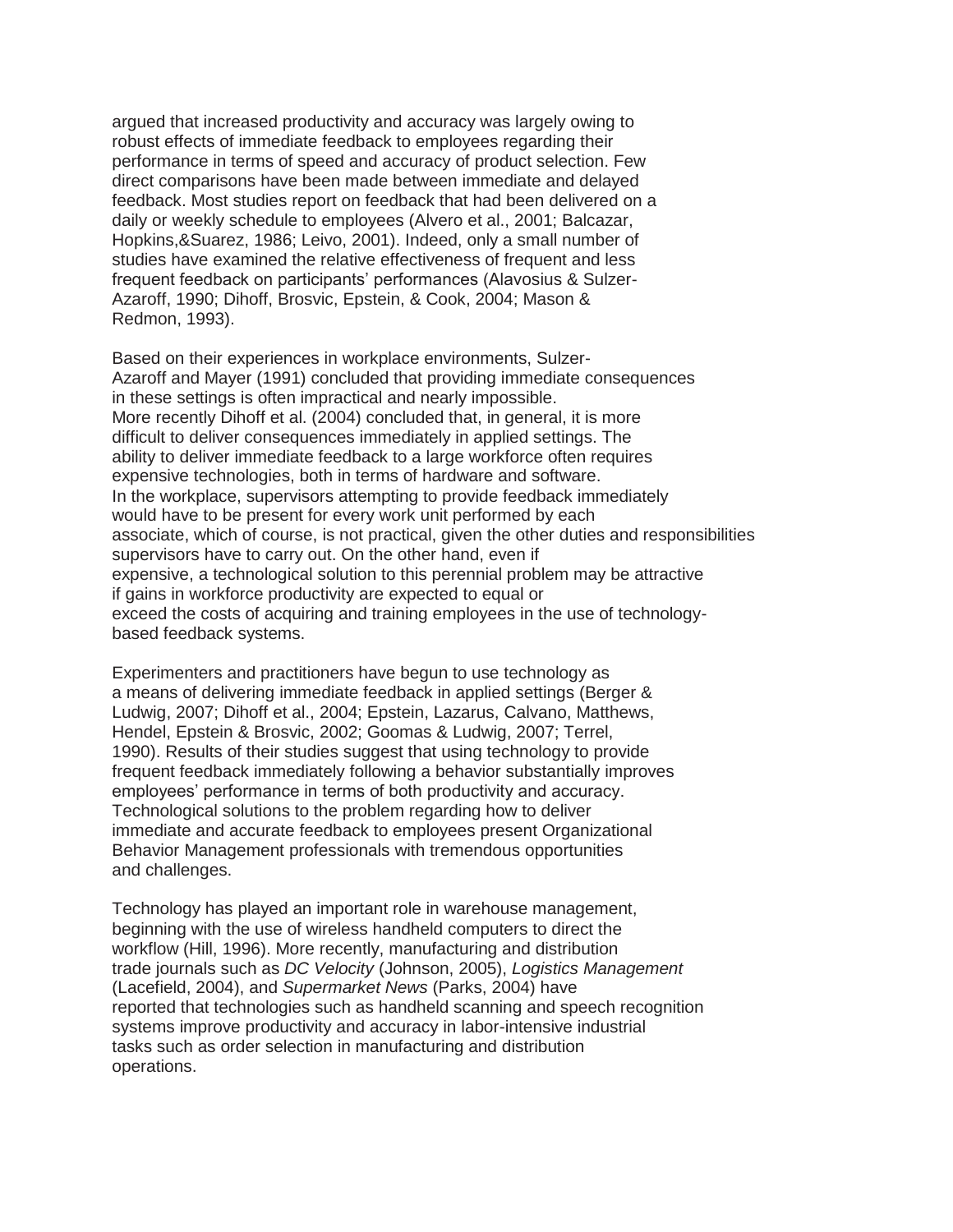#### *Immediate Visual and Auditory Contingencies*

#### *Using Handheld Wireless Computers*

Wireless handheld computers use a radio frequency (RF) system to retrieve information from company mainframes that can then be presented to selectors on a screen. When selecting each item, selectors retrieve their handheld wireless computer from its holster, select the item from the location, scan the item's bar code, enter the quantity selected, and return the handheld unit to the holster. Over the course of an 8-hour shift, an order selector might draw, handle and holster the handheld unit 300 to 700 times.

The three-term environmental contingency created by handheld computers insures relatively immediate temporal relations among the antecedents, behavior, and consequences of finding and selecting items to complete a customer"s order. During the order selection process, the handheld computer presents a strict selection sequence for the product items just before the selector has to engage in selection behavior. These real-time prompts from the handheld computer serve as antecedents for subsequent behaviors telling the selector what product to get, how many, and where to find it. Handheld computers can also be modified to provide more complex antecedents such as goal times and performance feedback (Goomas & Ludwig, 2007).

Handheld computers are typically configured to scan a product"s bar coded UPC (Universal Product Code) via an infrared beam. The computer compares the UPC scanned with the correct UPC. A staccato beep informs selectors that they successfully scanned a bar code. The handheld computer is programmed to emit a second beep with a different tone if the UPC scanned doesn"t match the UPC of the requested case of product. The auditory feedback of the second beep serves as an immediate consequence of incorrect behavior, and should forestall occurrence of the next behavior in the behavior chain until the correct product is selected.

Goomas and Ludwig (2007) reported an immediate 24% productivity increase with the implementation of handheld computers and engineered work standard goals. With this increase, employees were able to earn the incentives that they had not been able to achieve prior to the implementation even though the incentive contingencies had been in place for some time.

#### *Immediate Auditory Feedback Using Voice-Directed Headset Computers*

In a "voice selection" system, the order selectors wear a battery-powered waist unit and a headset with an attached microphone that connects via radio frequency to a warehouse management system. The order locations and quantities are spoken to selectors by the computer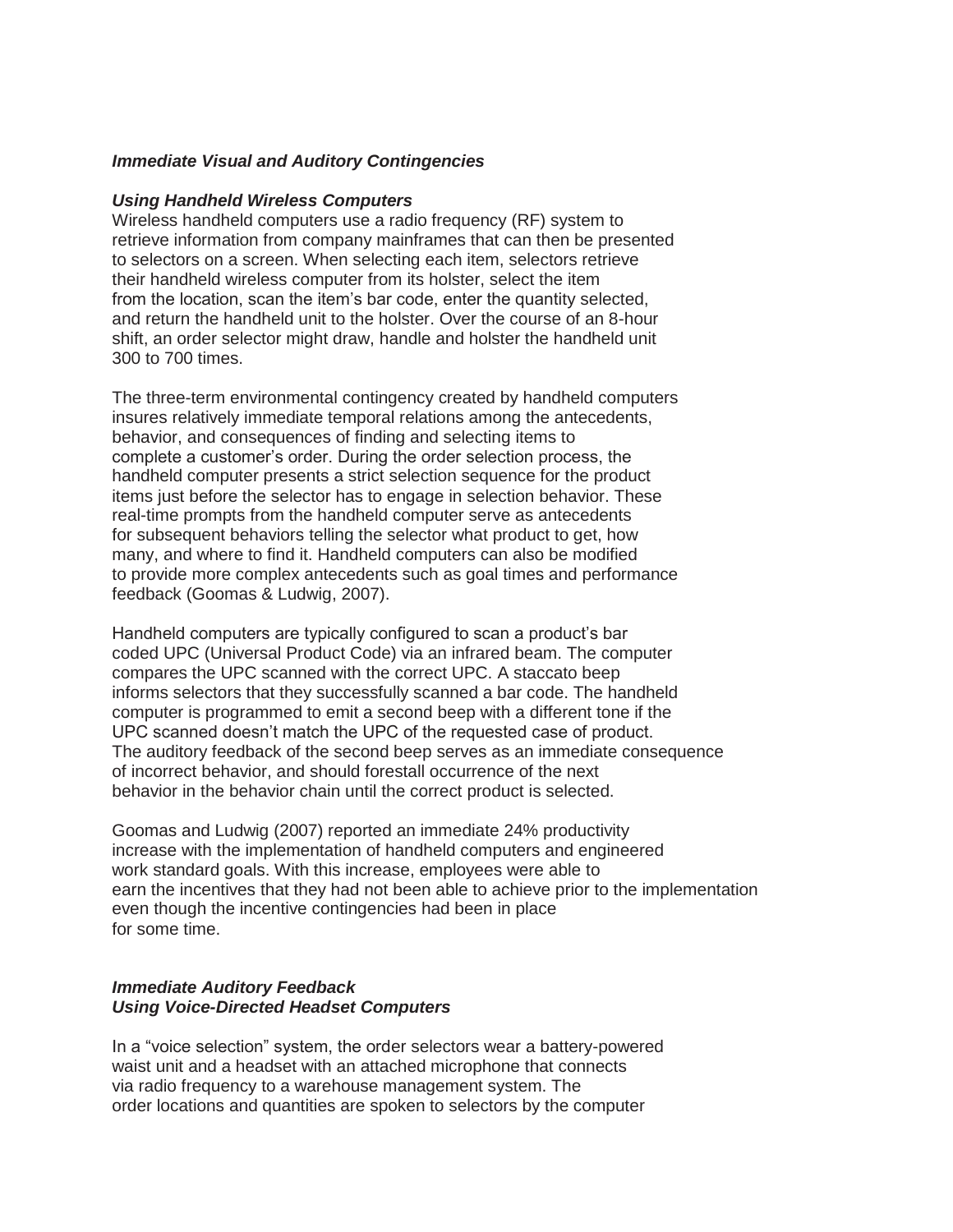that prompts selectors to drive to the correct location and select a certain number of the product. They can comply with these instructions without having to use their hands or eyes to hold and view paper order sheets or handheld computers.

Upon arrival at the product location, selectors read a two number "check digit" taped to the product supply bin at that location. The digits read would be compared with the digits listed in the computer databank for the correct location. If the correct check digits are uttered, the unit states the ordered case quantity (e.g., "select three"). This statement evokes the next behavior in the behavior sequence, namely for the selector to transfer three cases from the location onto the pallet used to collect product to fulfill the customer order.

If a selector speaks the wrong check digits while standing in front of a wrong location the system responds by repeating the correct location information. Hence, a selector comes in contact with a consequence of his/her behavior immediately upon arriving at a location (the end of one behavior) but before engaging in the next behavior in the behavior sequence (selecting the items). Additionally, the voice technology will not present the number of units to be selected from the location until the correct check digits are spoken in the presence of the correct location.

Berger and Ludwig (2007) recognized this as an additional consequence beyond simple feedback whereby the selector has to complete the previous behavior sequence correctly before getting the next prompt. Berger and Ludwig reported a 62% decrease in the number of selection errors in a food distribution warehouse when management implemented voice technology as compared with the paper selection system it replaced. As would be expected, in their study, voice technology had the greatest impact on the employees who where previously making the most errors and therefore had the greatest potential for improving performance or PIP (Gilbert, 1978). Error rates among the lowest performers dropped from 10.17 per 1000 cases during baseline with paper-based customer order, or select, sheet technology to 2.04 per 1000 cases following implementation of voice technology.

#### *Handheld Compared with Voice Computer Technology*

The environmental stimuli available to selectors are identical for both technologies, namely, the aisle postings and location numbers and product identifying information on the cases. Handhelds and voice headsets provide immediate auditory feedback (i.e., beep or voice). Handhelds provide immediate visual feedback displayed on the handheld screen.

Both scanning and voice technologies offer a powerful contingency in that the order selector is not presented with the next product location prompt until the successful completion of previous product selection has been verified. Computer training research indicates that requiring trainees to provide a correct response before moving on to the next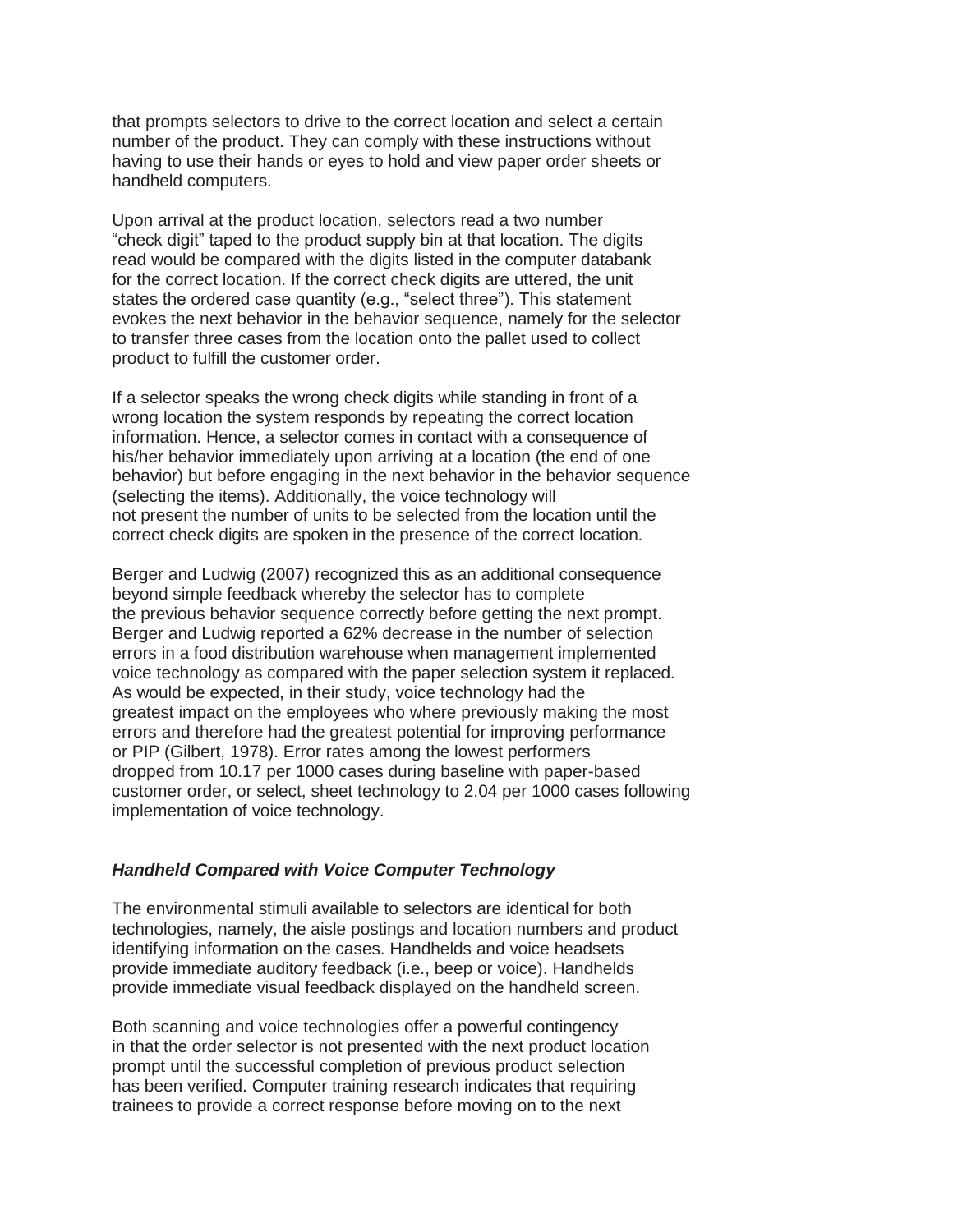item substantially decreases errors (Alessi & Trollip, 1985; Jonassen, Tessmer, & Hannum, 1999; Terrel, 1990).

Reports from vendors, trade journals, and logistics consultants alike (e.g., Lacewell, 2004; Miller, 2004; Wulfraat, 2002) state that voice-activated computers, using headsets to deliver oral instructions and feedback, provide greater performance outcomes than handheld technologies. Productivity and accuracy are the outcomes of performancerelated behaviors upon which financial results of manufacturing plants, warehouses, and distribution companies depend.

Keeney (1994) described *productivity* in terms of how much output a worker produces per unit of input. For example, in manufacturing and warehouse settings, the output of selectors is often defined as the number of cases selected and delivered to the loading area during some duration of time. Input is often defined as labor costs usually recognized as a unit of time, hour, day, week and so on. Therefore, the typical definition of productivity in a warehouse setting is *cases per labor hour*. Cases per hour is a measure that can be applied to many different levels of analysis including the individual worker, work group, or the entire workforce. Increases in cases per labor hour benefits the company by reducing staffing, over-time, and associated labor costs.

When comparing productivity of selectors using paper sheets to voice selection technology, Miller (2004) reported 3% to 4% productivity increases across departments of a food distribution warehouse. Miller reported 8-15% more productivity from voice selection compared with handheld scan selection technology. The ergonomics of voice weighs heavily in favor of implementing this technology because over the course of an 8-hour shift, the order selector may draw, view, and holster the handheld unit 300 to 700 times when using the handheld technology. These results would seem to justify the extra cost of implementing voice technology over handheld technology within distribution centers and warehouses.

Voice technology vendors and a number of logistics consultants also contend voice technology results in higher selection accuracy (i.e., lower errors) than handheld computers (e.g., Wulfraat, 2002). Indeed, Miller (2004) reported an overall order selection error rate decrease of 11% fewer shortages (a desired product absent from the order) and a 25% reduction in line errors (selecting a case which was not part of the store order) when using voice selection instead of handheld selection technology.

A review of published research regarding effectiveness of voice selection relative to handheld technology yielded no direct comparisons of the two. The purpose of this field report was to evaluate the impact on selector productivity and accuracy as handheld computer scanners were supplanted by voice-directed wireless computers in an auto-parts distribution warehouse. Based on the literature reviewed here, productivity and accuracy would be expected to improve when voice technology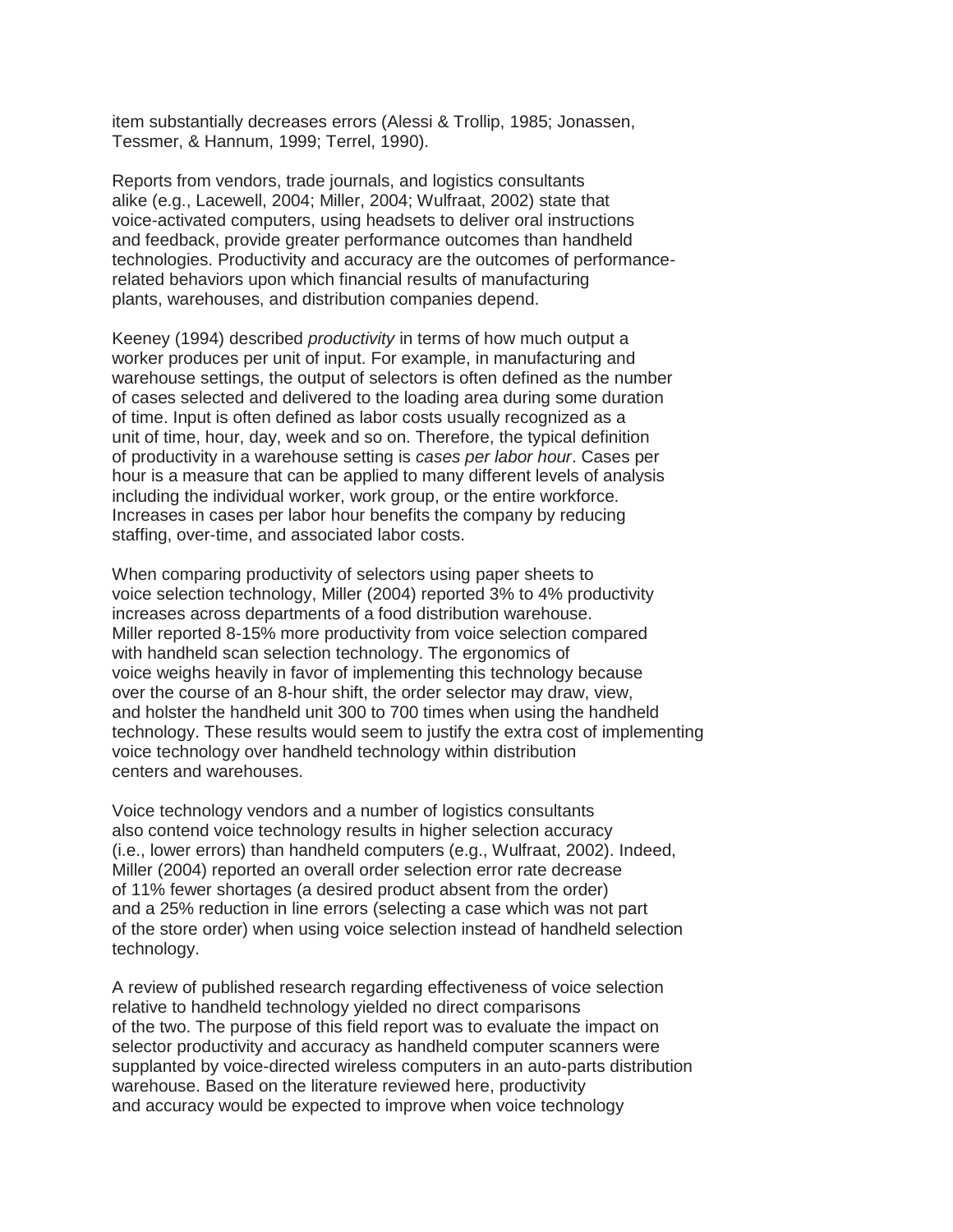supplanted handheld computer scanning technology.

# *METHODS*

#### *Participants*

Participants were order selectors at two Distribution Centers. The two distribution centers were organized similarly and their selection tasks and workflow were identical. Distribution Center A was in New York state and was the site where some of the product departments began using the voice technology. At Distribution Center A there were 14 order selectors (four in Batteries, four in Tires, and six in Accessories; all male) who converted from using handheld computers during baseline to using voice technology during the intervention. This group of 14 served as the experimental group. A comparison group of seven order selectors (six male and one female) selected shocks and struts from paper sheets throughout the study. Participant ages ranged from 22 to 32 years ( $M = 25.9$ ) and had worked in this particular warehouse ranging from 6 months to 4.25 years,  $(M = 1.67$  years).

At Distribution Center B, located in Indiana, 11 order selectors (three in Batteries, four in Tires, and four in Accessories) were used as an additional comparison group. All were males, except for one female in Accessories. Participant ages ranged from 21 to 31 years (M = 25.1) and had worked in this particular warehouse ranging from 4 months to 3.50 years, (M = 2.33 years). Order selectors in this distribution center used handheld computers throughout the study while selecting the same products for the same parent company. All order selectors observed in this study were employed throughout all phases of the study.

# *Setting*

The study was conducted at two auto-parts distribution centers, named A and B in this study. When store orders were assigned to selectors, the warehouse management system (WMS; a computer-based information management system) directed the specific selecting sequence within each retail store"s order for individual selectors based on the sequencing of the product locations within the aisles (approximately 75 yards long) of each warehouse. Thus store orders were configured to minimize travel and optimize selecting density within a distribution center section (i.e., batteries, tires, accessories, shocks, and struts).

Battery selectors were required to select an average quota of 145 batteries per hour, tire selectors were required to select an average quota of 140 tires per hour, and accessory and shocks and struts selectors were required to select an average quota of 180 units per hour. These quotas were established by the corporate Industrial Engineer once a year and were identical across all distribution centers. A daily printing of the units selected during the previous day"s work was posted in the break room before selectors arrived for work the next day. Each day there was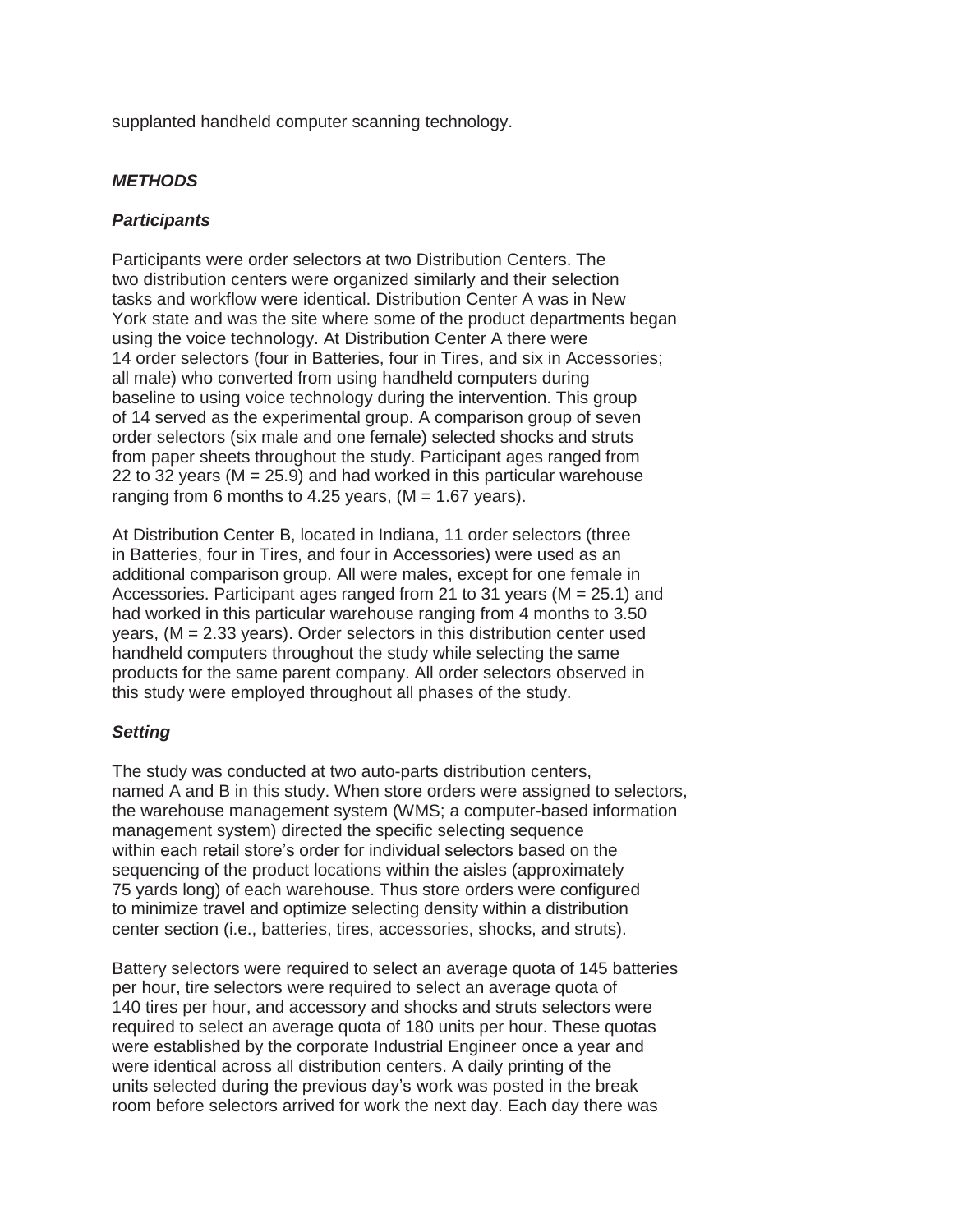a meeting of all selectors at the start of the shift during which the supervisors reminded selectors of their selecting quotas, stating the number of units that should be selected and clean-up duties to be performed at the end of their shift.

Selectors who regularly failed to meet the quotas were subject to progressive disciplinary actions. Failure to achieve the published quotas over a 1-week period resulted in a verbal warning. A second failure within 3 months resulted in a written probation for 3 months. A third failure within the probationary period resulted in dismissal at that time. Teams that exceeded quotas were given bonuses. If the average performance of the team exceeded the minimum quota by 5% for a month, a bonus of \$200 was added to each team member"s paycheck. Quotas exceeded by 7% resulted in a bonus of \$300. The employee(s) who individually exceeded the quota by 5% or 7% did not receive the bonus if the entire team average failed to exceed the quota at either of the two specified levels.

# *Task*

A workflow diagram for each of the groups is shown in Figure 1. All selectors, regardless of whether they selected store orders exclusively by paper or handheld or transitioning from handheld to voice computer got on a pallet jack, went to the pallet pool (P) area and retrieved a wooden pallet (tire selectors used tire carts). They headed toward their assigned selection section (S) and began to select products, one product line at a time, as directed by the paper sheet, handheld device, or voice computer. Upon completion of the order, the selector wrapped the pallet in plastic stretch-wrap and placed the pallet at the drop-off (D) point, usually a door. Customer orders ranged from 15 to 22 pallets and tire carts, averaging 45-55 cubic feet per pallet. These orders ranged from 3,800 to 5,000 units with each containing a product mix of tires, accessories, batteries, belts, rotors, brakes, hoses, alternators, etc.

# *Dependent Variables*

*Selection productivity.* The dependent variable for selection productivity was calculated as departmental average units (DAU) within the WMSsystem.A unit could be a single battery, a single tire, a single mirror, or a single case. The formula was as follows:

> DAU = total units selected/total hours the department was active for the day.

The DAU was collected in the labor report submitted by shift supervisors at their computers. The report included the number of units selected by each associate over the actual time spent selecting, excluding lunch and two company-paid 15-minute breaks, in their department. The host company could print the labor report containing DAU by department across its distribution centers allowing for easy comparison for the same type of work between distribution centers as well as an enterprise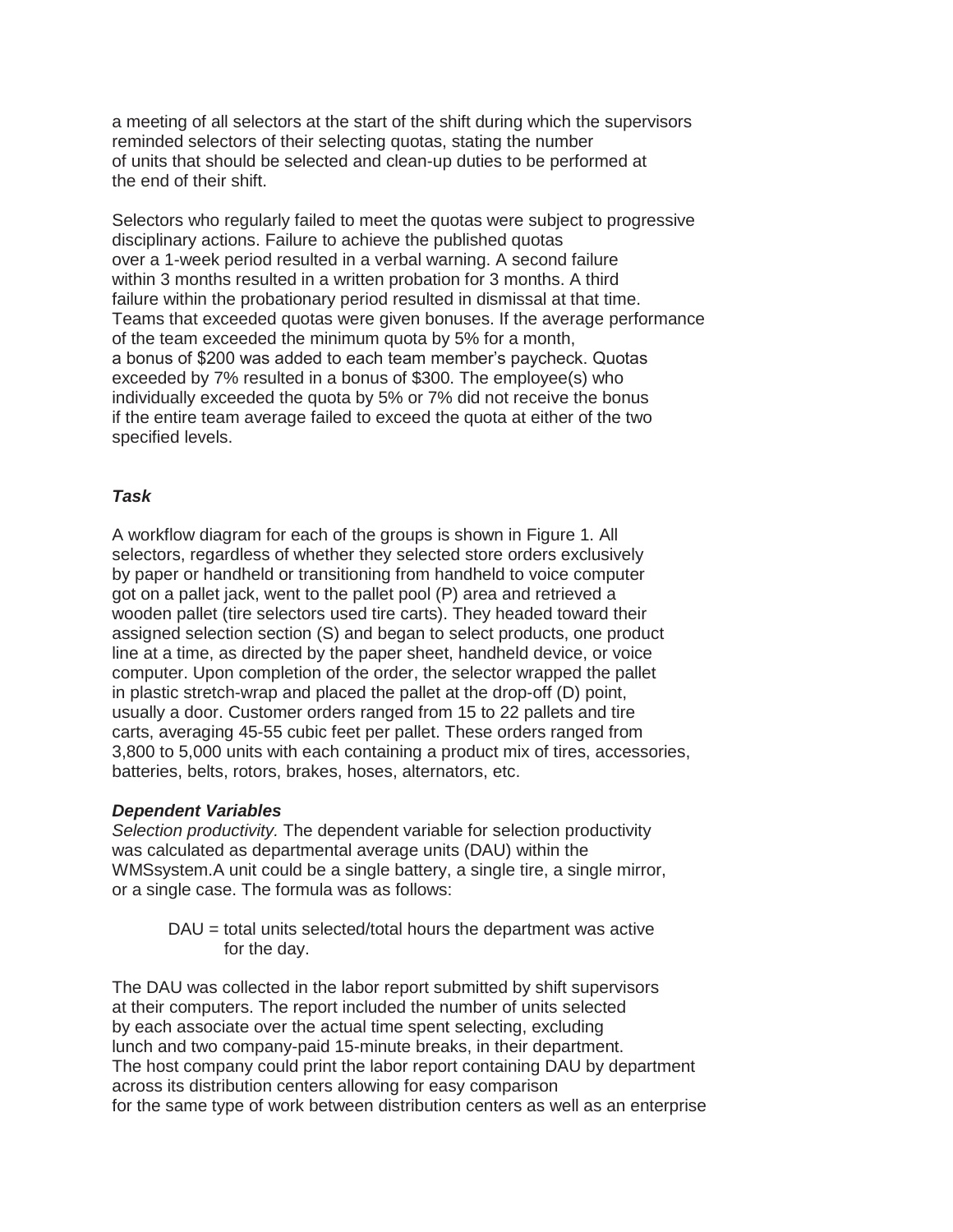view, across all departments and across all distribution centers.

*Selection accuracy.* The dependent variables for selection accuracy were determined during an audit of completed pallets (or totes) after the

FIGURE 1. Warehouse Diagram for Order Selector Selecting Products from Selection Locations (S) and Dropping Pallet (P) off at the Drop-Off Point (D)



order had been selected. Pallets audited were randomly selected by the Loss Prevention manager so selectors did not know when what they selected might be audited. Auditing of orders usually took place in 3rd shift between 11:00 p.m. and 4:00 a.m. Loss Prevention auditors compared actual items selected with the original stores" orders as a check on order selection accuracy. The host company performed daily audits using handheld wireless computers on approximately 5% of the orders. An audit exception report included calculation of the selection accuracy through a comparison of UPC codes scanned on the pallet and the UPC codes required in the customer order. The exception report listed two types of errors: line errors and overs/shorts.

*Line errors*. The host company defined the selecting of a wrong case to be *line errors* when: (1) a scanned UPC did not match the item that should have been selected for inclusions in the order, and (2) an item that should have been selected and was not present on the pallet (or tote) for which there was no scan for the auditor to make.

In most cases two-line errors occurred every time a product was incorrectly selected. For example, if a selector selected product A instead of product B and the auditor scanned the UPC for product A then it did not match the order. The audit report depicted one-line error for product A. However, because product B was missing the auditor did not scan product B"s UPC. Thus a second line error was recorded for the missing scan of product B. To the host company, the first error was for an item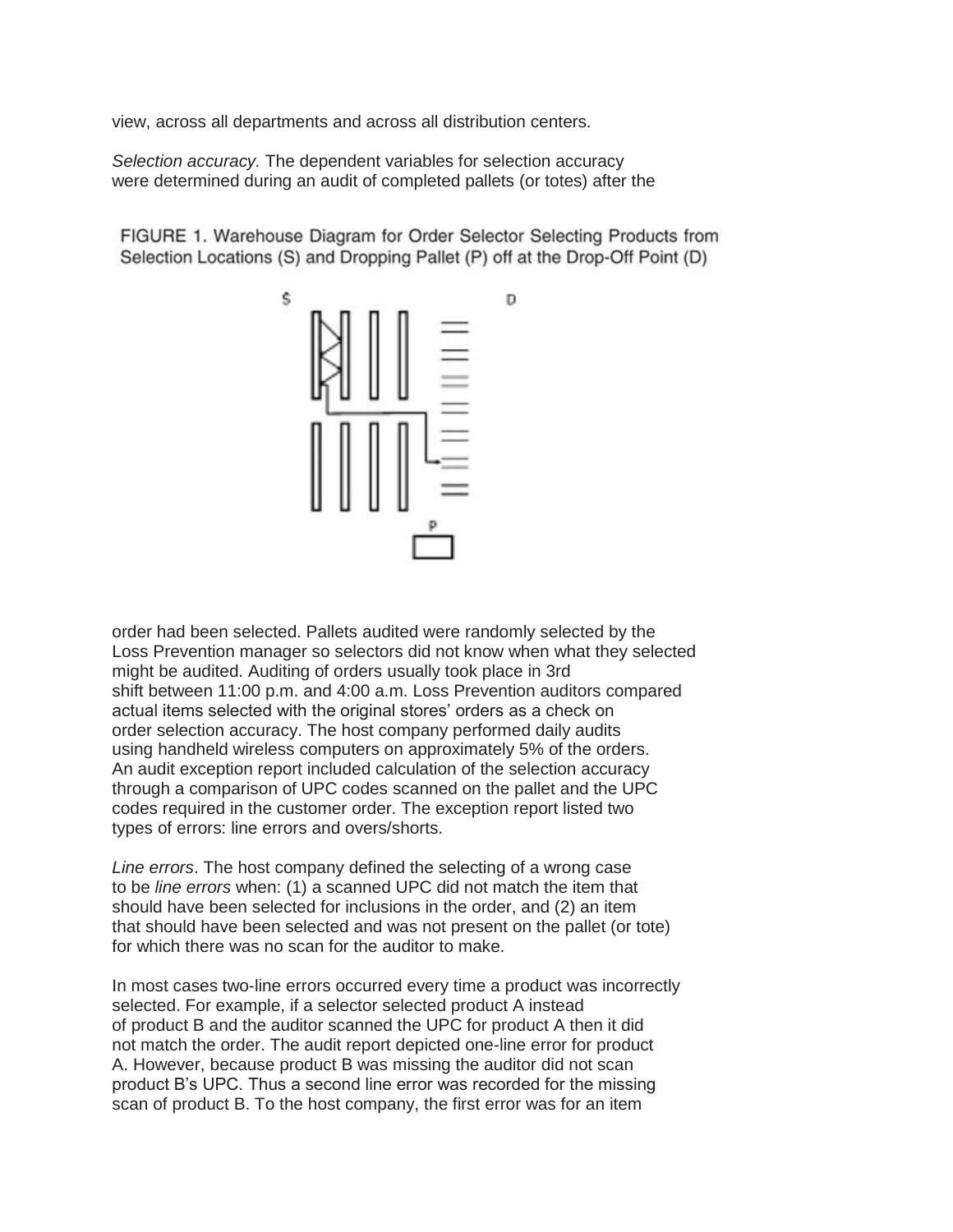that would have shipped to the store that the store didn"t order; the second error represented a nonsale. Line errors were aggregated using the following calculation:

Line errors = total audited line errors/total audited lines selected.

*Overs/Shorts*. If selectors selected too many cases of the correct item or if selectors selected too few units of the correct item, the error showed up as an *overs/shorts* error. For example, an over occurred when instead of selecting 2 fuses as ordered, 3 fuses were selected. Conversely, a short occurred when, instead of selecting 3 fuses, the selector selected 2 fuses. Overs and shorts were aggregated using the following calculation:

Overs/shorts = absolute value of audited unit errors/total audited units selected.

#### *Design*

A multiple baseline design across experimental departments (i.e., experimental departments: Batteries, Tires, and Accessories) with nontreatment comparison departments (i.e., comparison departments: Batteries, Tires, Accessories, and Shocks and Struts) was used to contrast the voice selection system with existing paper-based and handheld computer selection systems. Baseline measures were collected at both distribution centers (i.e., Warehouses A & B) prior to the implementation of voice order selection. During baseline, both experimental and comparison selectors in batteries, tires, and accessories completed their orders using handheld computers. However, order selectors in struts and shocks completed their orders using paper-based sheets.

Following a 10-day baseline phase, voice technology was implemented at Warehouse A in the Battery and Tire departments first. Sixteen working days later, the Accessory department implemented voice technology (i.e., day 26). Productivity and accuracy data continued to be recorded for a total of 20 working days after the Accessories department implemented voice selection. The comparison department selecting struts and shocks in Warehouse A continued using paper-based selection throughout the study. The Battery, Tire, and Accessory departments in Warehouse B continued using handheld computers throughout the study. Table 1 shows the phases and number of participants for all three selection methods between two distribution centers across seven departments.

#### *Selection Methods Contrasted in this Study*

*Paper-based selection.* Selectors in the struts and shocks department of Warehouse A used paper-based selection systems to direct them through their work process. Selectors were given a sheet that contained a paper print-out of the order. Lines on the sheet depicted the item location, item number, the item description, pack (the number of units inside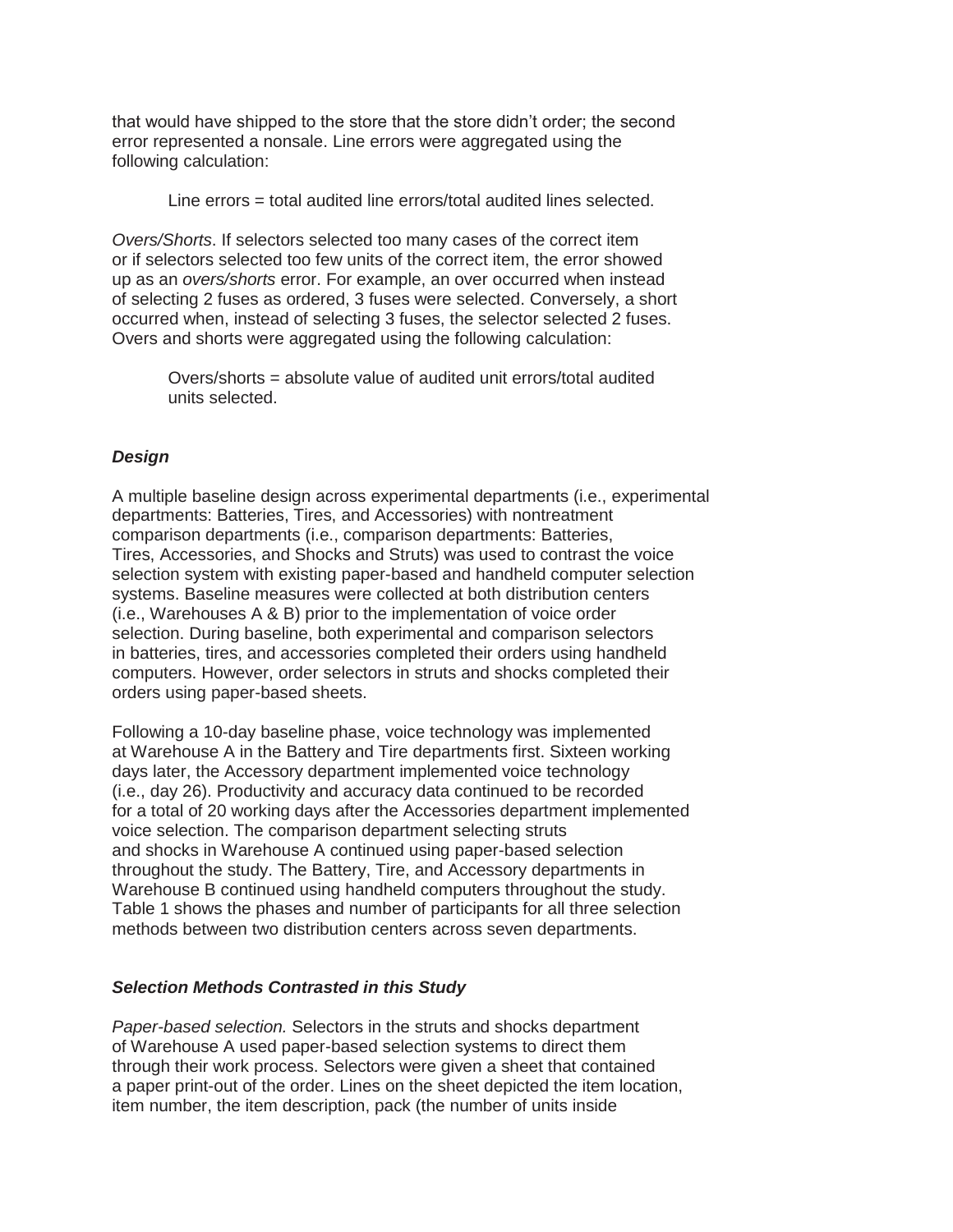the case), manufacturer part number, and the quantity to select. The paper sheets were similar across all distribution centers. If there was a shortage of a product, selectors circled the item number, crossed out the printed quantity and wrote in the quantity selected.

If the selection location was empty, selectors wrote a zero next to the ordered quantity number. Completed sheets were returned to supervisors who would then direct an employee to locate any reserves in storage

> TABLE 1. Phases and Number of Participants for All Three Selection Methods Across Seven Departments in Two Distribution Centers (DC)

| Departments                                                     | Baseline | Phase 1  | Phase 2  | <b>Notes</b>                             |
|-----------------------------------------------------------------|----------|----------|----------|------------------------------------------|
| Batteries $(n = 4)$<br>Tires ( $n = 4$ )                        | Handheld | Voice    | Voice    | <b>Experimental Group</b><br>Warehouse A |
| Accessories $(n = 6)$                                           | Handheld | Handheld | Voice    | <b>Experimental Group</b><br>Warehouse A |
| Batteries $(n = 3)$<br>Tires $(n = 4)$<br>Accessories $(n = 4)$ | Handheld | Handheld | Handheld | Comparison Group<br>Warehouse B          |
| Shocks and struts<br>$(n = 7)$                                  | Paper    | Paper    | Paper    | Comparison Group<br>Warehouse B          |

areas, replenish the missing product into the selection location, and pick the ordered quantity.

The workflow for selectors using paper lists was as follows:

- receive sheet from supervisors, based on their assigned section in the warehouse;
- read information about the first item on the sheet;
- drive the pallet jack to the location indicated on the sheet;
- pick the quantity indicated on the sheet;
- place item(s) on a pallet;
- check agreement between the description and part number on the case and the sheet description and part number;
- place a check mark next to the item on the sheet;
- continue to repeat this sequence of tasks until the end of the sheet was reached.

*Handheld computers.* Selectors in the battery, tire, and accessory departments in both distribution centers used handheld computer systems during baseline. The handheld wireless computers used by the host company were the Intermec Model CK30 pictured in Figure 2. Order selectors wore a holster around their waist where the handheld computer was placed. The handheld was outfitted with a screen and a scanner. A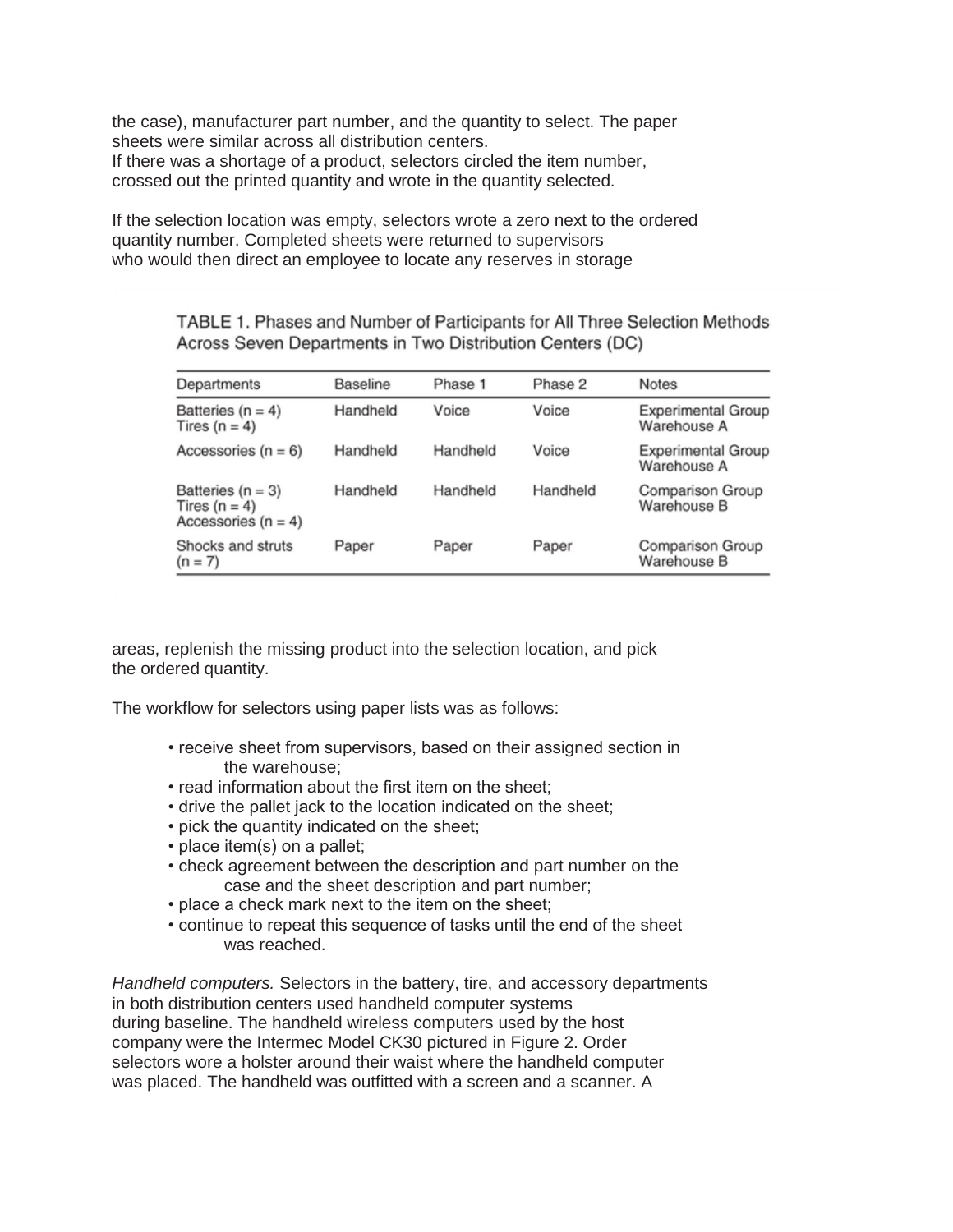keypad permitted information entry into the handheld unit.

FIGURE 2. Wireless Handheld Unit Used for Order Selection (also used for store audits)



Riding a pallet jack with a pallet, order selectors responded to the directions presented on the wireless handheld screen depicted in Figure 3.

Key lines of information for this study were as follows:

- line 6 displayed the location of the product to be selected (e.g., CD0712);
- line 8 displayed the order quantity followed by an enterable field for the selectors to key in the quantity selected starting in column 19 through column 20 (see gray area);
- line 9 displayed the product number;
- line 11 displayed the product description;
- line 15 displayed the next location in the order.

Handheld computer screens were identical across distribution centers in this study.

Order information on the handheld computers was identical to the order line on a paper sheet. Unlike paper sheets, handheld computers only displayed information for the item currently being selected.

The work flow repeated by selectors for each product in a customer order was as stated here:

- sign on to the handheld with logon and password;
- look at the location and item on the computer screen;
- drive the pallet jack to the location indicated on the screen;
- select quantity shown on the screen;
- retrieve handheld computer from holster;
- scan the UPC of the item retrieved from the location–listen for beep, indicating successful barcode scan;
- if there was a UPC mismatch (described below) the handheld computer would emit a second beep and the selector would need to achieve a UPC match before getting the prompt for the next step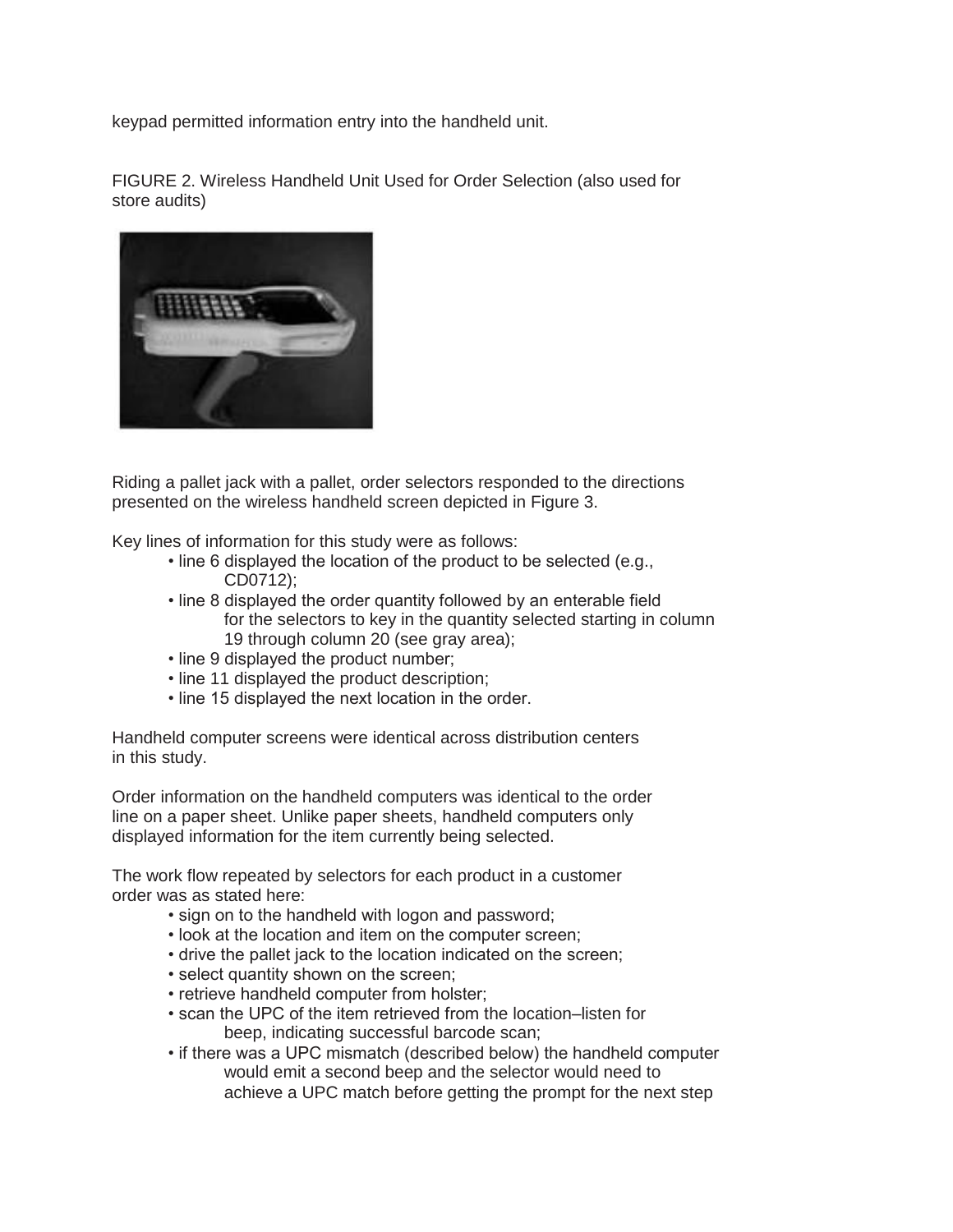(the selector could also "skip" to the next item if the mismatch was caused by an inventory control problem outside of their control);

- if no UPC mismatch, retrieve the number of units(s) shown on the screen and place units on pallet;
- enter the number of unit(s) selected and press the "enter" key;
- if there was a quantity mismatch (described later) the handheld computer would emit a beep and the selector would need to address the quantity mismatch before getting the prompt for the next step (the selector could also "skip" to the next item if the mismatch was caused by an inventory control problem outside of their control);
- if no quantity mismatch, place wireless handheld computer back in holster;
- continue this process until the screen message indicated "end of assignment."

When errors occurred the handhelds were configured to emit two beeps alerting selectors of the following events.

*UPC mismatch*. If the scanned UPC did not match the ordered UPC code the handheld computer emitted a second beep. This mismatch occurred because the selector went to the wrong location or the wrong product was in the correct location. The selector then had to find the right location and scan the new item for a correct UPC code. Selectors could not continue to the next item until the quantity mismatch was corrected. If selectors came to the correct location that had the *wrong* product in the location, they would enter a "0" in the quantity field. The error "quantity mismatch" would appear with an option to enter "Y" when prompted to "Continue?" Entering a "Y" allowed them to continue to the next item. If the UPC scanned matched the bar code of the item on the order, the handheld computer then performed quantity checks.

*Quantity mismatch*. After the selector entered the quantity of the item selected a comparison of the quantity ordered (line 8) to the quantityentered (line 8, columns 19 and 20) was conducted by the computer. If the two counts differed the message "quantity mismatch" appeared in the handheld computer screen (line 1) along with the second beep. Selectors could not continue to the next item until the quantity mismatch was addressed.

If selectors came to the correct location that had *less* than the number of units required to fill the order, they would enter the number of correct units they actually selected. The system disallowed inputting a count that was *more* than the units required to fill the order. The error "quantity mismatch" would appear with the only option being to re-enter the correct quantity.

When items were skipped for either UPC or quantity mismatches beyond the selectors" control, the shipping office was sent an electronic record identifying product(s) that had been shorted because of incorrect quantities or wrong items. These inventory control issues could then be rectified.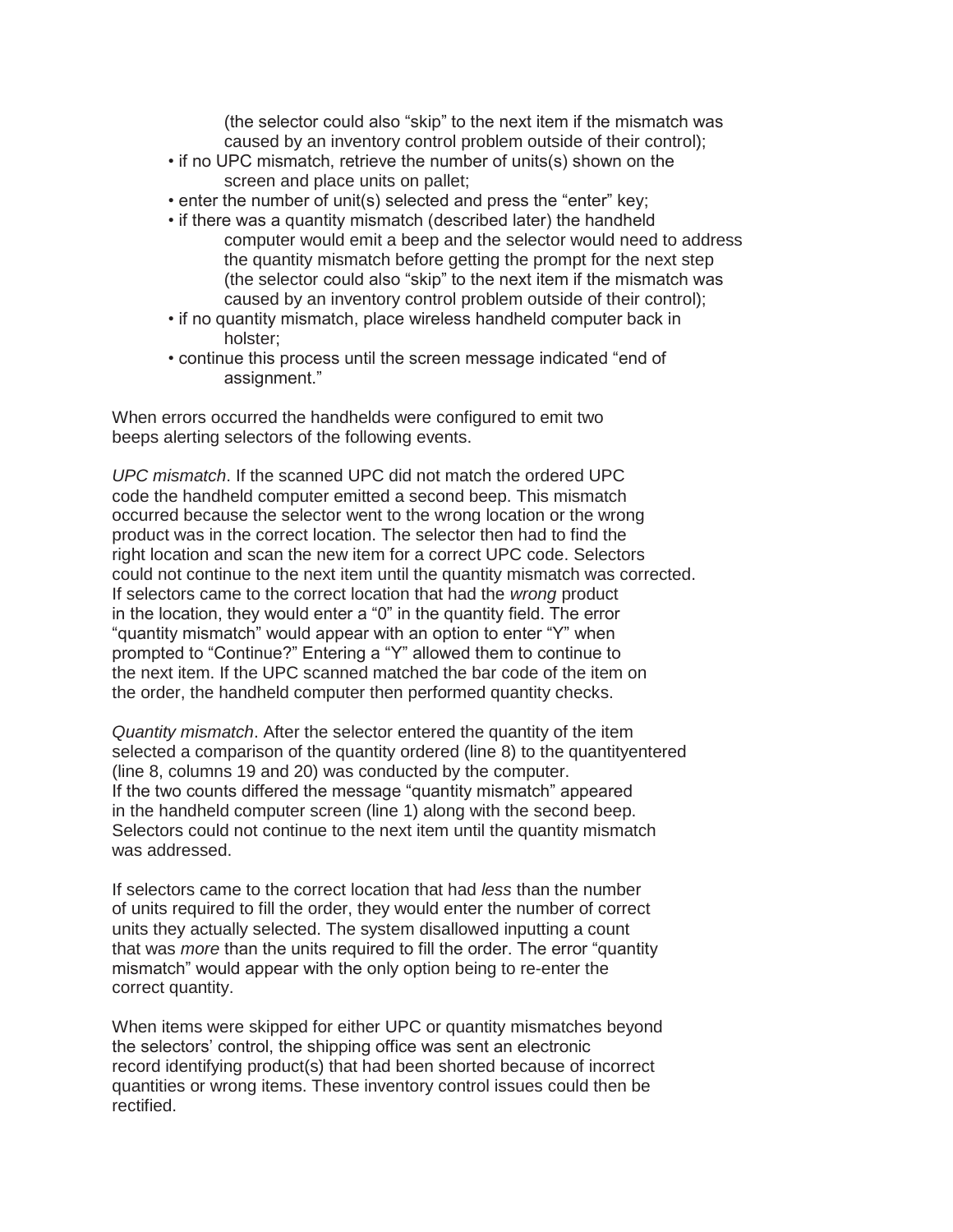*Voice selection.* After the baseline phase the Battery, Tire, and Accessory departments at the experimental distribution center were switched from handheld computers to voice selection. Selectors wore a headset, which was connected to a battery pack and wireless computer secured around their waist. The headset included a single earpiece so that the selectors could hear announcements, voices, and other workplace sounds along with a noise-canceling adjustable microphone (see Figure 4). The Talkman (a registered trademark of Vocollect, www. vocollect.com) unit communicated with the WMS via radio frequency. The technology relied on "speech recognition" as well as "speech synthesis" computer software that interpreted speech into text and enabled a voice computer to talk to its operator (Byford, 2002).

The voice technology required that a "check digit" be posted at each location in the warehouse (Figure 5) affixed on the horizontal cross-bar of the rack holding products. The first label was the warehouse location (e.g., 4402721), and the second label presented the "check digits" (e.g., 21). Rather than scanning the UPC with the handheld computer, order selectors were asked to utter two check digits posted on the horizontal cross-bar of the destination location to verify that they were at the correct location.

#### FIGURE 4. The Wireless, Wearable Voice System



FIGURE 5. Location Label with Check Digits

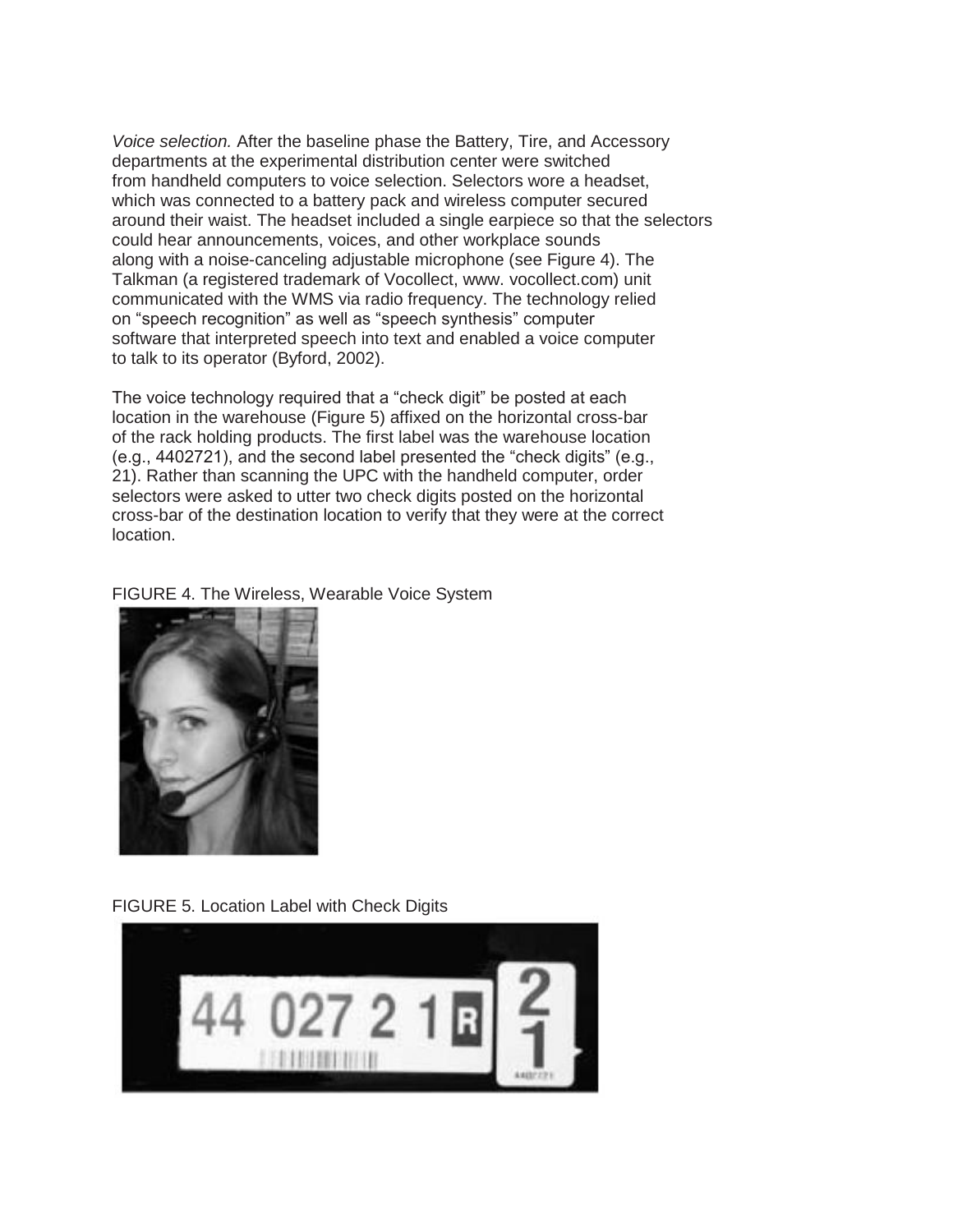The work flow repeated by selectors for each product in a customer order was:

- "sign in" to the voice system and work was transferred from the WMS to each selector"s voice computer based on their assigned section;
- ask for the first item by saying "ready" into the headset;
- listen to item location (For example, a selector might hear the select location, "four four zero two seven two one" representing aisle 44, bay 027, level 2, and location 1);
- drive the pallet jack to the location heard via the headset;
- read into microphone the check digits posted on the horizontal cross-bar;
- if there was a check digit mismatch (described below) the voice system would restate the correct location and the selector would need to achieve a check digit match before getting the prompt for the next step;
- if correct, listen to voice unit"s response directing "select (number of units; e.g., "select three")";
- select number of item(s) heard in the headset;
- place item(s) on pallet;
- state into microphone the item(s) when selected (e.g., "three");
- if there was a quantity mismatch (described later) the voice system would restate the correct quantity and the selector would have to address the quantity mismatch before getting the prompt for the next step (the selector could also "skip" to the next item if the mismatch was caused by an inventory control problem outside of their control);
- listen to new location heard in the headset;
- continue this process until directed to take the pallet to a staging location.

The following events for voice technology occurred first for check digit mismatches followed by quantity checks.

*Check digit mismatches*. If the check digits voiced by order selectors were incorrect or if order selectors did not articulate the digits properly, the voice system did not continue with the command directing the quantity of the item to be selected. Instead the voice system repeated the location prompt to selectors. Then selectors were to go to the correct location, read the check digits of the location specified and verify they were now at the correct location. If they read the correct check digits they were then given the selection quantity and the process continued with a series of quantity checks.

*Quantity mismatch.* After the selector spoke the quantity of the item selected, a comparison of the quantity ordered to the quantity spoken was conducted by the computer. If the quantity uttered exceeded the quantity ordered, the voice system stated "You said (spoken quantity), only asked for (select quantity). Try again." After a correct utterance of the selection quantity, the next location was presented. Selectors could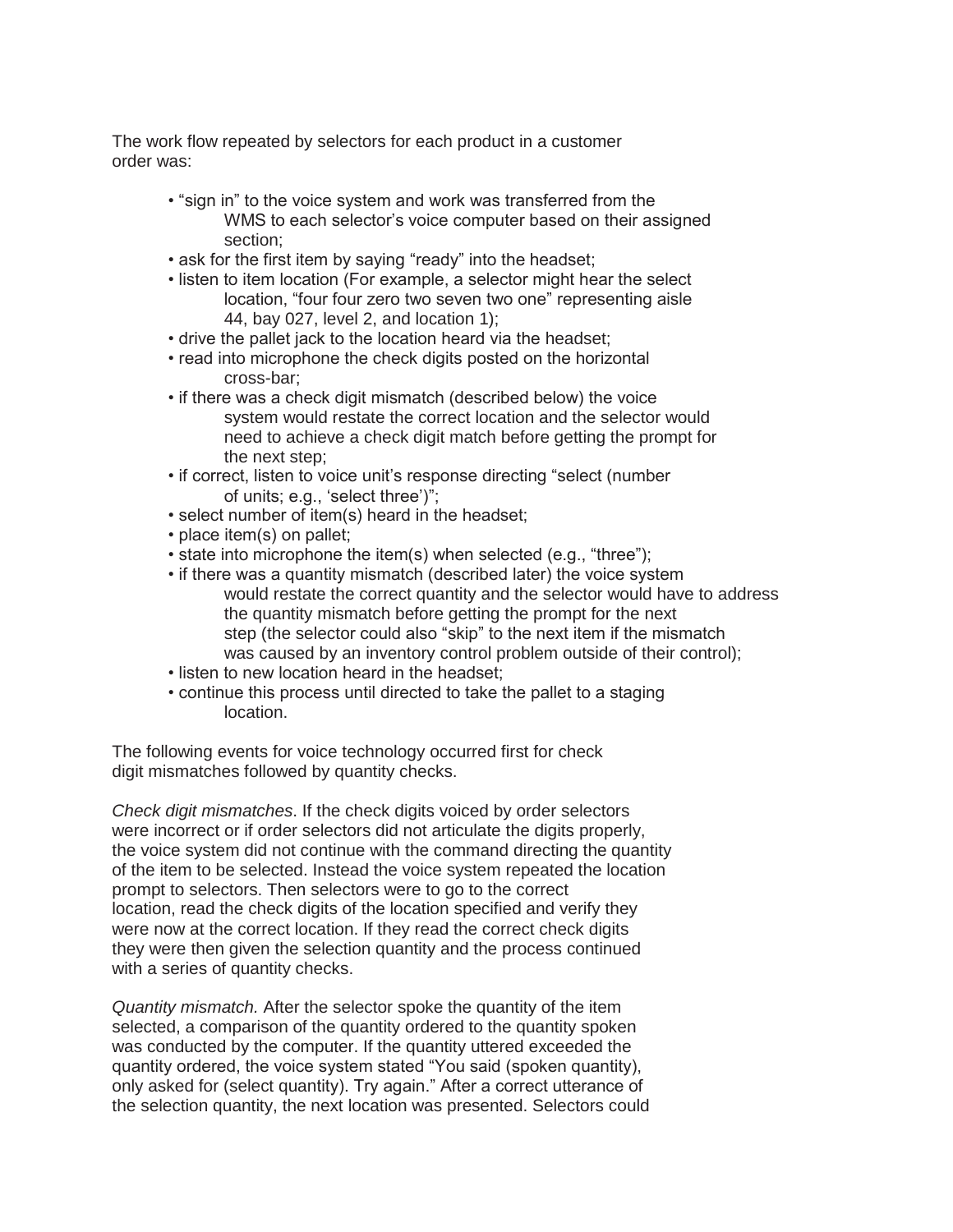not continue to the next item until the quantity mismatch was corrected.

If selectors came to the correct location that had less than the number of units required to fill, the order selectors would state the number of correct units they actually selected. The voice system responded "You said (spoken quantity), asked for (selection quantity). Is this a short product?" If the selector uttered "yes," the application created an electronic record identifying the product as having been shorted, viewable in the shipping office, and the next location was presented. The selector could also skip an item in the event the wrong item was in the location or access to the aisle was prevented by equipment, breakage or spillage that prevented travel to the area. In this case the selector stated "skip slot" and the next location was presented. Later, the selector was directed to go back and select skipped items. If, on this second try, the selector uttered a quantity less than the ordered quantity, the application created an electronic record identifying the product had been skipped, viewable in the shipping office, and the next location was presented.

When items were skipped for mismatches beyond the selectors' control, the shipping office was sent an electronic record identifying product( s) that had been shorted because of incorrect quantities or wrong items. These inventory control issues could then be rectified.

*Implementation of voice system*. Shift meeting announcements occurred 1 week before the assigned date the battery, tire, and accessory departments were to transition from handheld selection to voice selection. On the day of voice implementation at the beginning of the 3:00 p.m. shift, the department manager randomly asked a selector to report to the shipping office for voice template set-up and training, while the remaining associates within the department continued to select via the handheld computer.

Every selector in a department was transitioned to voice selection on the same day. A trainer assisted getting the equipment (headset and battery pack) operational for each selector and helped each selector set-up of the "voice template" so the system could understand the selectors" verbalizations. Selectors" voice pattern was stored for every word in the work process that the computer transcribed from speech into data. This took approximately 30-40 minutes to complete.

Once selectors finished setting up the voice template, trainers were assigned to accompany order selectors through their first voice selection assignment. Wearing a wireless receiver and headset, trainers could overhear selector and computer interactions. This allowed trainers to give order selectors quick feedback during training and allowed for the quick resolution of any issues. After the third or fourth assignment, that involved selecting 20 to 80 items, the order selector could continue the shift without assistance.

While the trainer worked with one selector, the remaining selectors in the department continued their usual selection assignments using handhelds.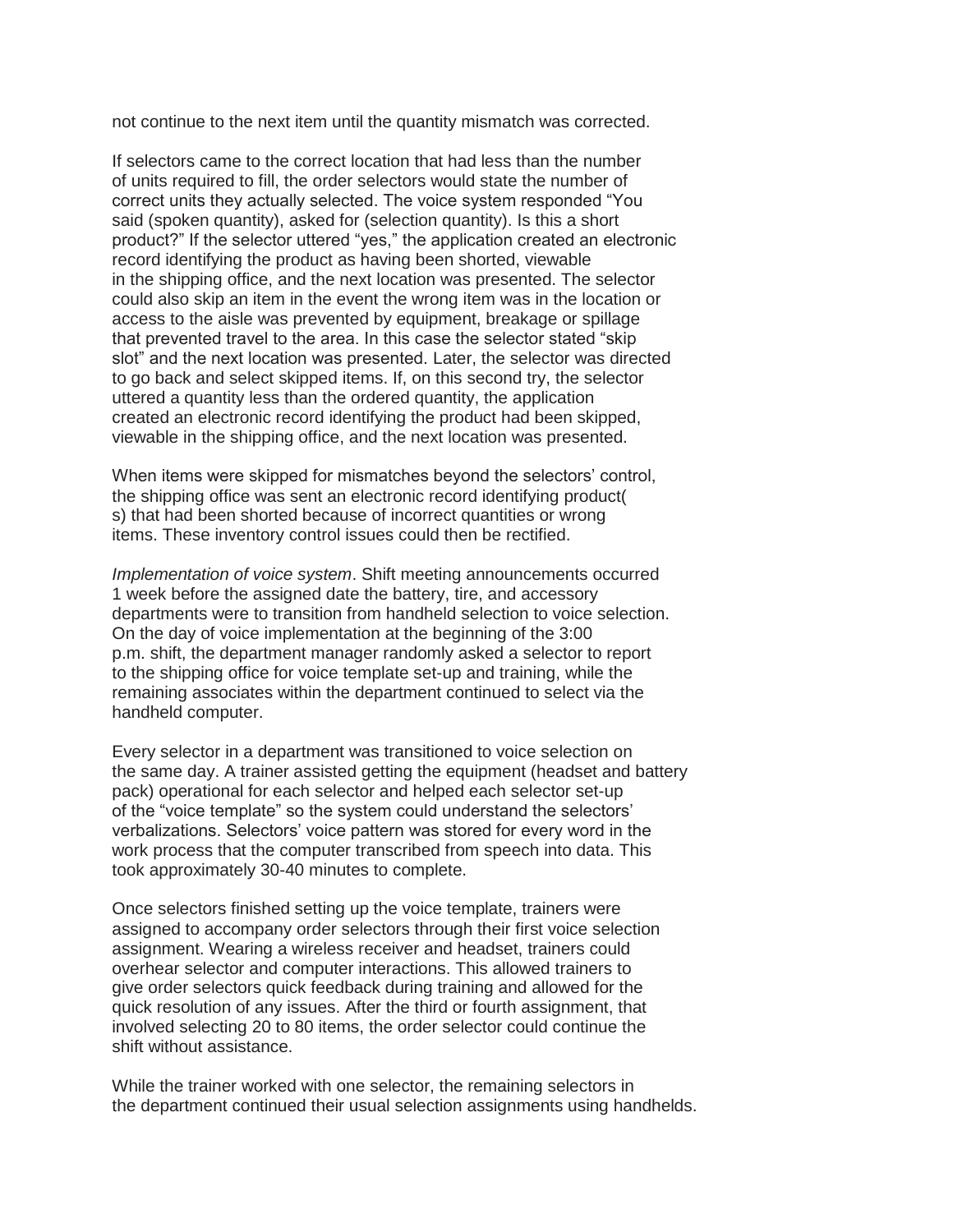When voice training was completed for the first selector the next selector in the department was randomly selected for voice selection training. This process continued until all the selectors in the department were selecting via voice.

# *RESULTS*

# *Productivity*

The daily Departmental Average Units (DAU) for the experimental and comparison departments throughout the study are shown in Figure 6. Filled circles represent the data for the experimental departments that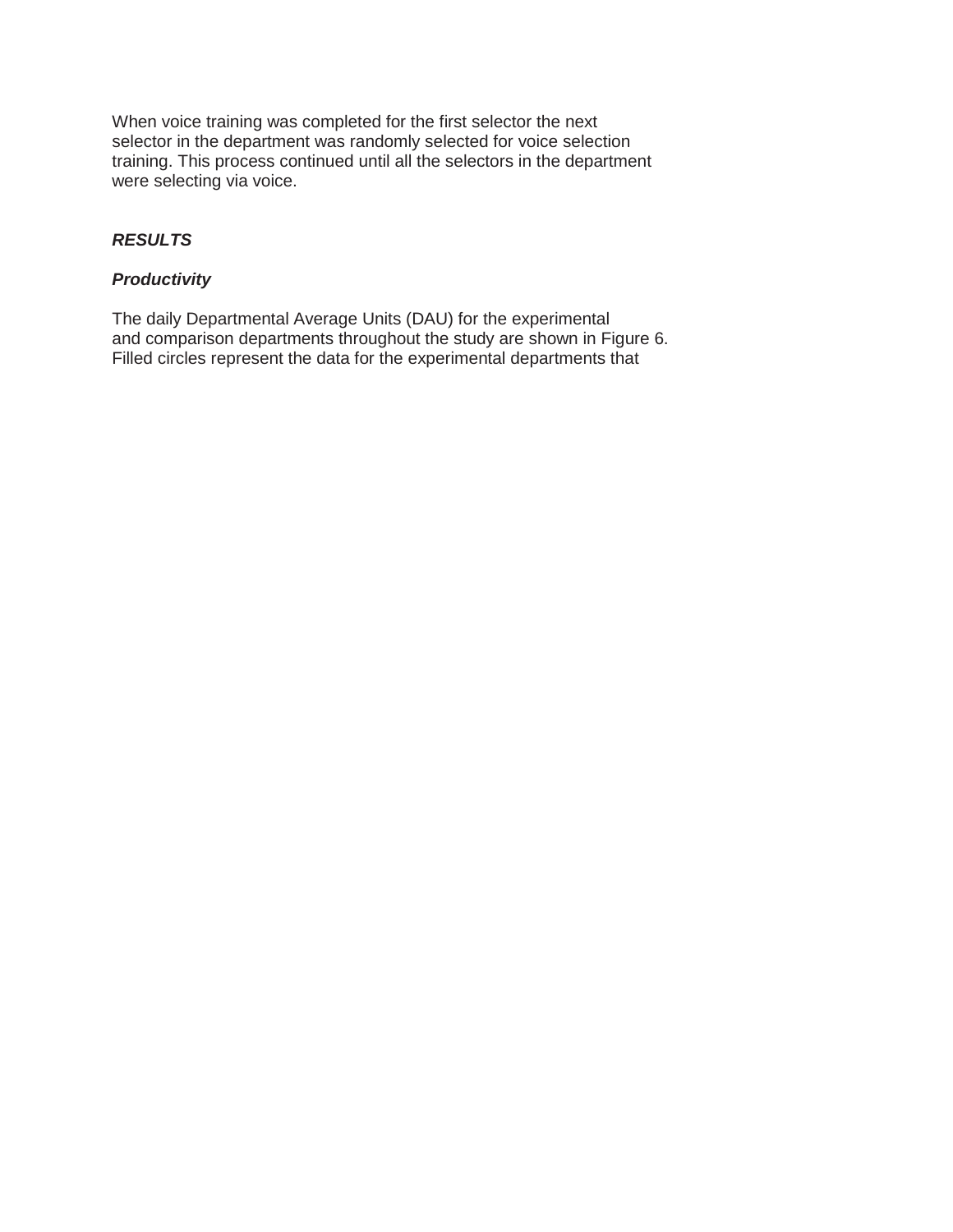FIGURE 6. Daily Departmental Average Units (DAU) for the Experimental and Comparison Departments Throughout the Study



Note: Filled circles represent the data for the experimental departments who switched from handheld technology to voice selection technology during the study. Open squares represent data for the comparison departments who used handheld computers throughout the study. Finally, triangles represent the data for the comparison department that used paper-based selection throughout the study.

switched from handheld technology to voice selection technology during the study. Open squares represent data for the comparison departments that used handheld computers throughout the study. Finally, triangles represent the data for the comparison department that used paper-based selection throughout the study. Additionally, Table 2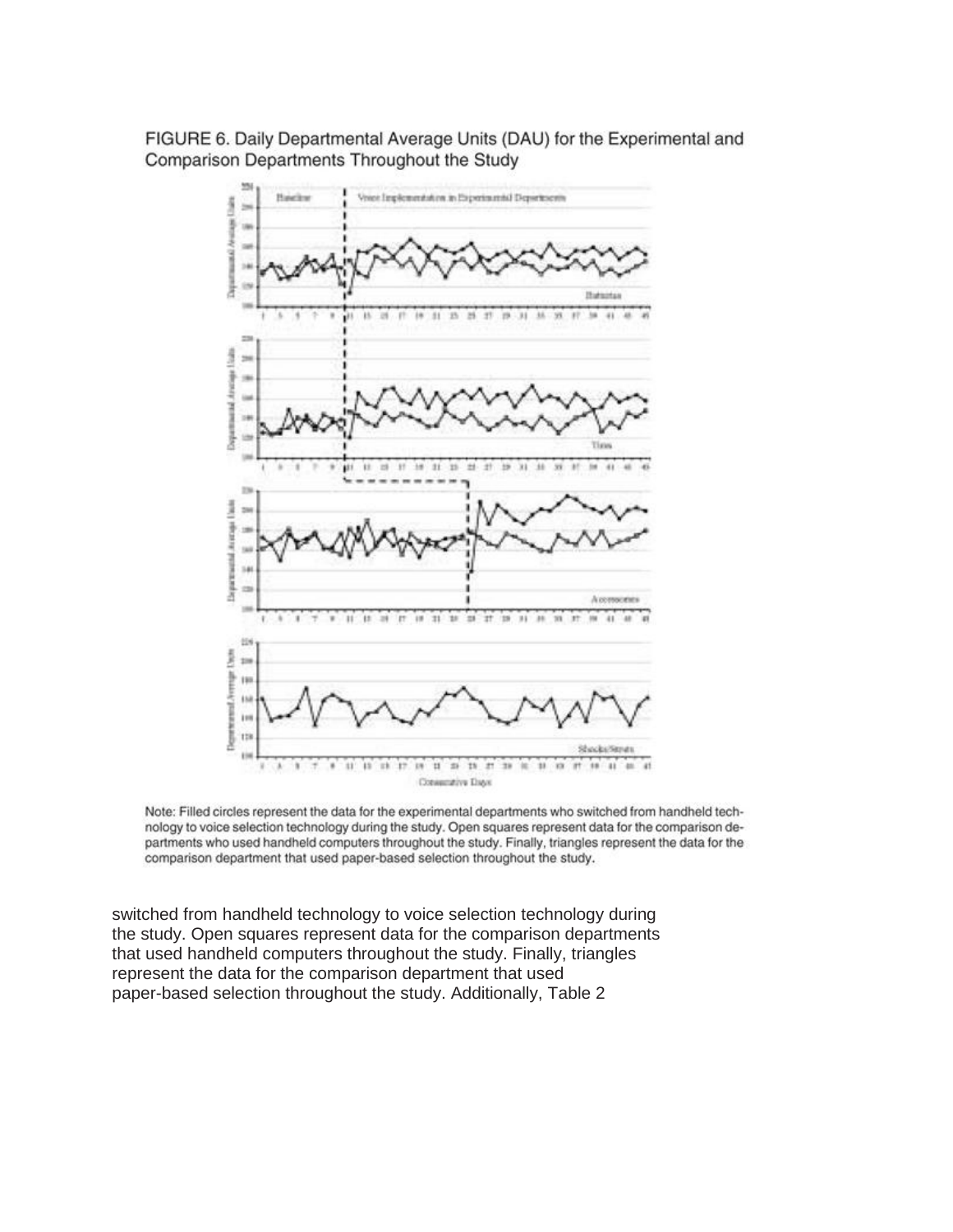| Department                                       | Baseline Mean<br>(SD) | Intervention Mean<br>(SD) |
|--------------------------------------------------|-----------------------|---------------------------|
| Battery (Distr. Center A: Handheld to voice)     | 137.4 (6.44)          | 156.3 (4.66)              |
| Tire (Distr. Center A: Handheld to voice)        | 133.0 (8.53)          | 160.8 (7.02)              |
| Accessories (Distr. Center A: Handheld to voice) | 169.0 (6.51)          | 200.8 (8.68)              |
| Shocks & Struts (Distr. Center A: Paper only)    | 153.3 (12.85)         | 150.9 (11.38)             |
| Battery (Distr. Center B: Handheld only)         | 138.6 (7.51)          | 140.9 (6.12)              |
| Tire (Distr. Center B: Handheld only)            | 133.9 (6.56)          | 138.4 (6.39)              |
| Accessories (Distr. Center B: Handheld only)     | 169.7 (8.77)          | 170.4 (6.27)              |

TABLE 2. Means and Standard Deviations for Departmental Average Units **Across Departments and Phases** 

Note: Battery, tire, and shocks and struts comparison groups' baseline durations were calculated as using the baseline attributed to the battery and tire departments at Distribution Center A (i.e., handheld to voice). Accessories comparison group's baseline durations were calculated as using the baseline attributed to the accessory department at Distribution Center A (i.e., handheld to voice).

depicts the means and standard deviations for each department across experimental phases.

During the 10-day baseline phase for the Battery Department ( $N = 4$ ) at the experimental distribution center, DAU was 137.4 and ranged from 128 to 147 (*SD* = 6.44). On the day of voice system training, the DAU dropped to 114. Departmental average units were 156.3 and ranged from 147 to 168 (*SD* = 4.66) during the rest of the voice system intervention phase. The difference between scan selection and voice selection DAU in Batteries, excluding data from the intervention day, was 18.9, an increase of 13.7%. The DAU for the Battery Department ( $N =$ 3) at the comparison distribution center, which used the handheld computer selection system throughout the study, was 140.90 and ranged from 129 to  $152$  ( $SD = 7.50$ ) over this same time period.

During the baseline phase for the Tire Department  $(N = 4)$  at the experimental distribution center, the average DAU for the Tire Department (N = 4) during baseline was 133 and ranged from 124 to 149 (*SD* = 8.53). On the day of voice system training, the DAU dropped to 121. The DAU was 160.8 and ranged from 151 to 171 (*SD* = 7.02) during the rest of the voice system intervention phase. Omitting the training day, the difference between scan selection and voice selection in Tires was 28 DAU, an increase of 21%. The DAU for Tire Department ( $N = 4$ ) at the comparison distribution center, computer selection system throughout the study, averaged 137.22 and ranged from 124 to 148 (*SD* = 6.22) over this same time period.

During the baseline phase for the Accessory Department ( $N = 6$ ) at the experimental distribution center, the DAU hour averaged 169 and ranged from 153 to 175 (*SD* = 6.51). On the day of voice system training,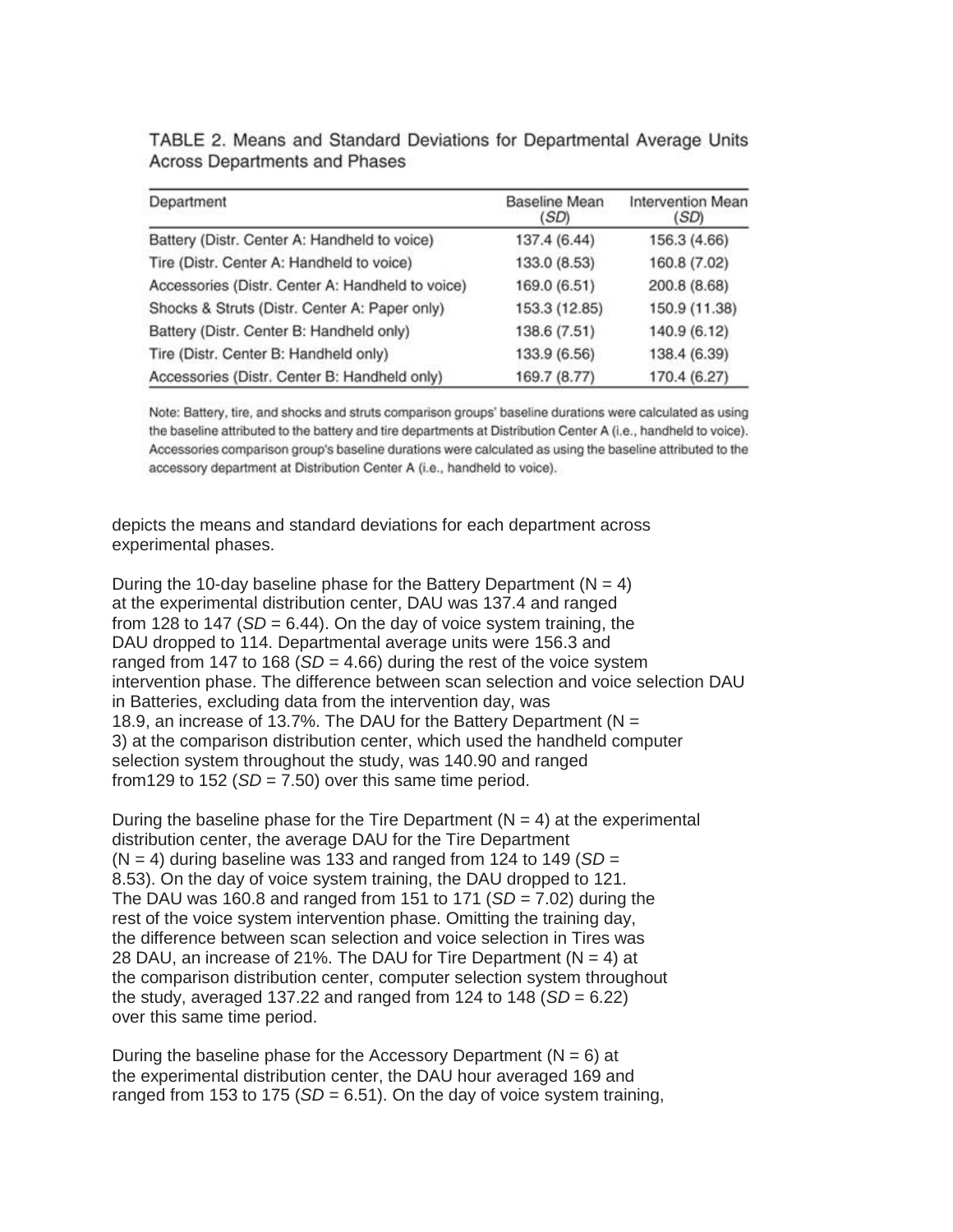the DAU dropped to 139. DAU averaged 200.80 and ranged from 187 to 215 (*SD* = 8.68) during the rest of the voice system intervention phase. Omitting the training day, the difference between scan selection and voice selection in Accessories was 28 DAU, an increase of 19%. The DAU for the Accessory Department  $(N = 4)$  at the comparison distribution center, which used the handheld computer selection system throughout the study, DAU was 170 and ranged from 156 to 181 (*SD* = 6.72) over the same time period.

The DAU for the Paper (Shocks and Struts) Department ( $N = 7$ ) was 151 and ranged from 134 to 173 (*SD* = 11.88) throughout the study.

# *Accuracy*

The Line Errors for the experimental and comparison departments throughout the study are depicted in Figure 7. Table 3 depicts the means and standard deviations for each department across experimental phases.

During the 10-day baseline phase for the Battery Department ( $N = 4$ ) at the experimental distribution center, daily line errors averaged .15% and range from 0 to .34% (*SD* = .09). Line errors averaged .13% and ranged from 0 to 2.4% (*SD* = .40) during the rest of the voice system intervention phase. This represents a .02 *percentage point* decrease in line errors when the selection method was changed from handheld to voice technologies.

A greater percentage of line errors occurred on Day 25 in the experimental Battery Department. An investigation of warehouse data for that day revealed that batteries had been placed into an incorrect location by a fork-lift driver earlier in the day (a replenishment error, i.e., the wrong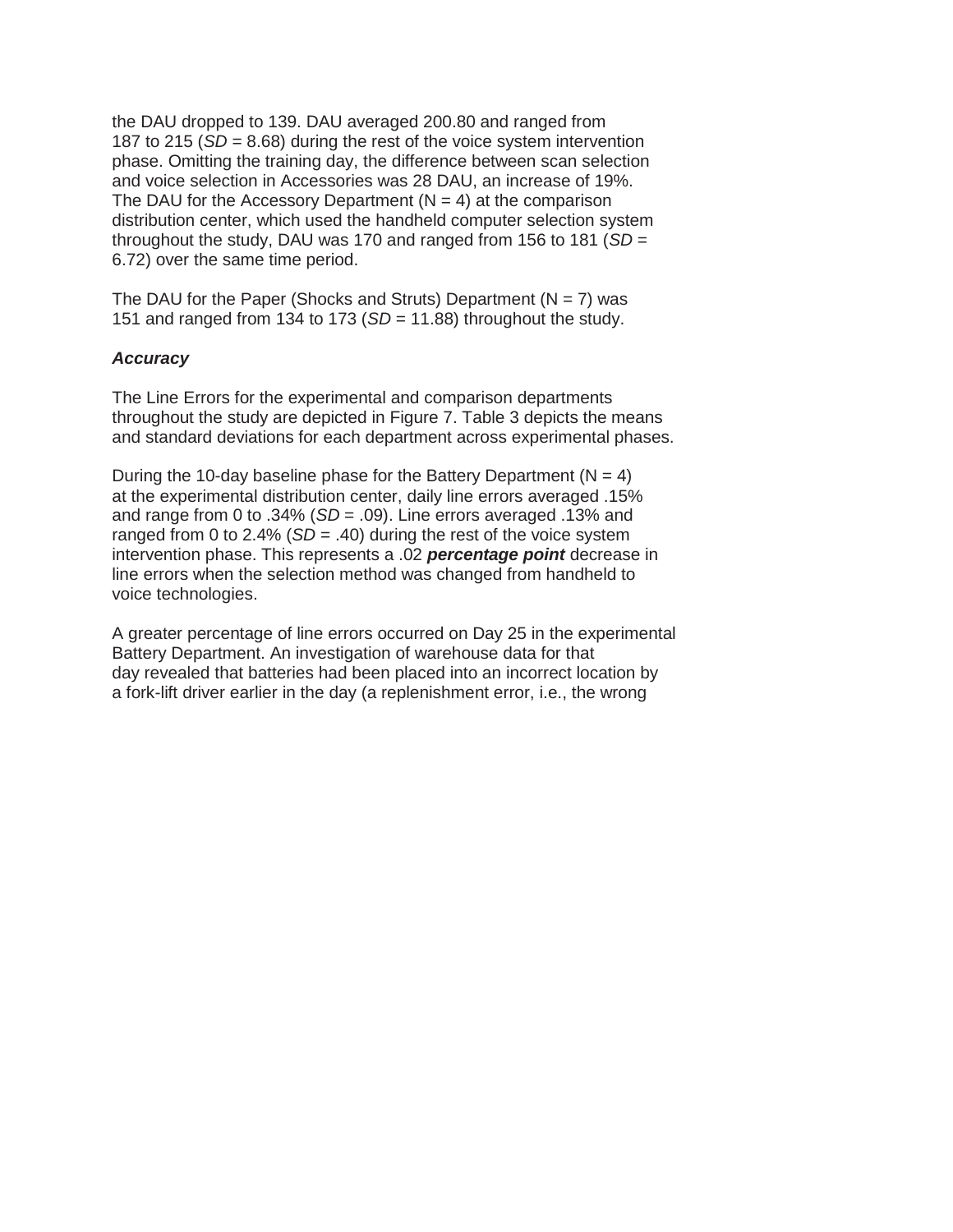FIGURE 7. Daily Percentage Line Errors for the Experimental and Comparison Departments Throughout the Study



Note: Filled circles represent the data for the experimental departments who switched from handheld technology to voice selection technology during the study. Open squares represent data for the comparison departments who used handheld computers throughout the study. Finally, triangles represent the data for the comparison department that used paper-based selection throughout the study.

product was used to refill a bin from which selectors selected items or products). When the selectors selected from the correct location they inadvertently selected the wrong batteries thereby causing the line errors. Omitting Day 25, line errors averaged .06% during the voice system intervention phase. This represents a .08 *percentage point* decrease in line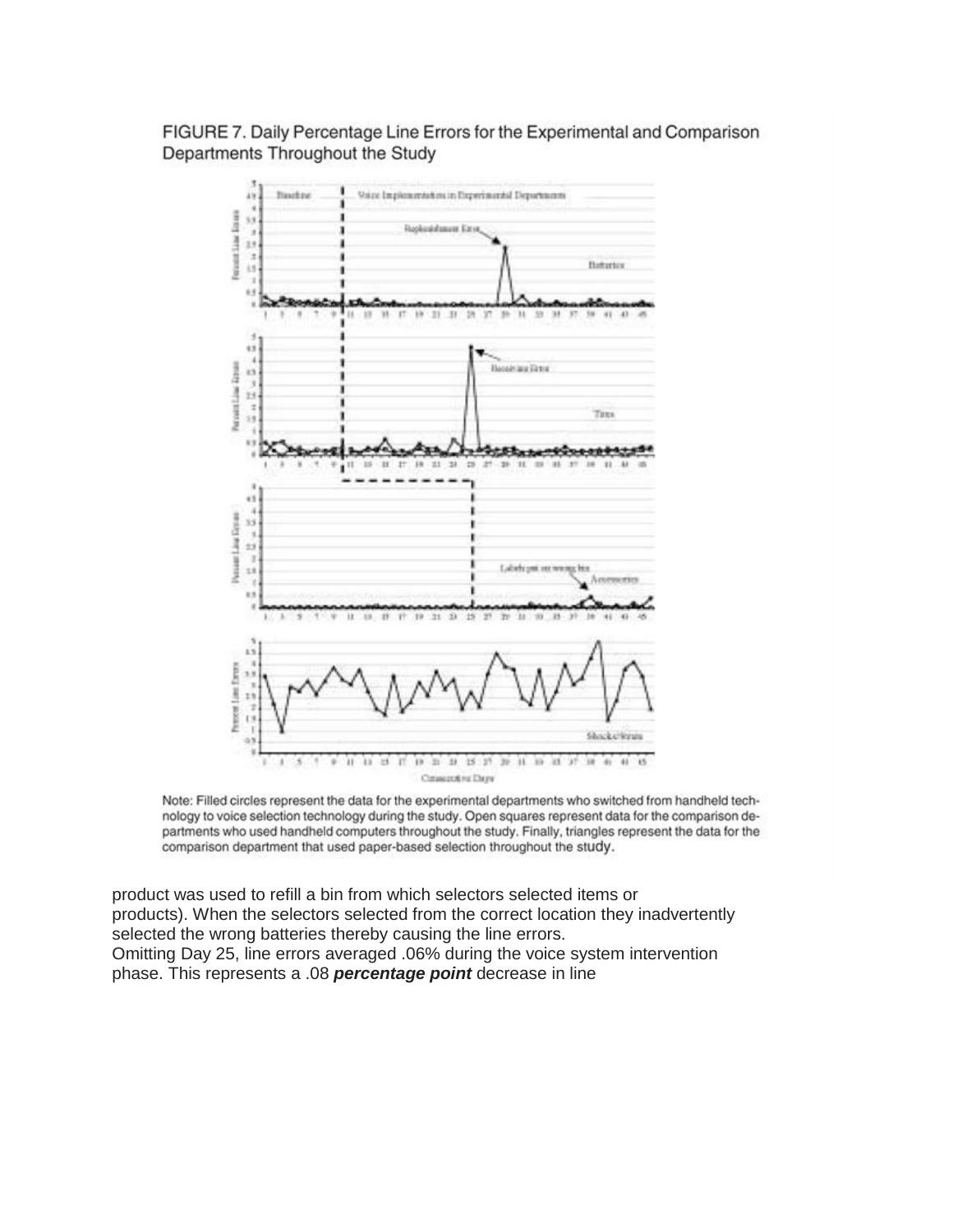| Department                                       | Baseline<br>Mean (SD) | Intervention<br>Mean (SD) |  |  |
|--------------------------------------------------|-----------------------|---------------------------|--|--|
| Battery (Distr. Center A: Handheld to voice)     | $.15\%$ $(.09)$       | $.13\%$ (.40)             |  |  |
| Tire (Distr. Center A: Handheld to voice)        | $.20\%$ (.15)         | $.35\%$ $(.74)$           |  |  |
| Accessories (Distr. Center A: Handheld to voice) | $.02\%$ $(.02)$       | $.08\%$ $(.13)$           |  |  |
| Shocks & Struts (Distr. Center A: paper only)    | $2.89\%$ $(.80)$      | $3.06\%$ (.89)            |  |  |
| Battery (Distr. Center B: Handheld only)         | $.10\%$ (.13)         | $.06\%$ $(.08)$           |  |  |
| Tire (Distr. Center B: Handheld only)            | $.28\%$ (.15)         | $.18\%$ $(.13)$           |  |  |
| Accessories (Distr. Center B: Handheld only)     | $.02\%$ $(.01)$       | $.04\%$ $(.06)$           |  |  |

TABLE 3. Means and Standard Deviations for Percent Line Errors Across Departments and Phases

Note: Battery, tire, and shocks and struts comparison groups' baseline durations were calculated as using the baseline attributed to the battery and tire departments at Distribution Center A (i.e., handheld to voice). Accessories comparison group's baseline durations were calculated as using the baseline attributed to the accessory department at Distribution Center A (i.e., handheld to voice).

errors when the selection method was changed from handheld to voice technologies.

Daily line errors for the Battery Department  $(N = 3)$  at the comparison distribution center, which used the handheld computer selection system throughout the study, averaged .06% and ranged from 0% to .31% (*SD* = .04) over this same time period. Therefore, the average line errors for the comparison battery department using the handheld computers were nearly identical to the experimental battery department when they used voice selection.

During the 10-day baseline phase for the Tire Department ( $N = 4$ ) at the experimental distribution center, daily line errors averaged .20% and ranged from 0 to .55% (*SD* = .15). Line errors averaged .35% and ranged from 0 to 4.6% (*SD* = .74) during the rest of the voice system intervention phase. This represents a .15% point increase in line errors when the selection method was changed from handheld to voice technologies.

A greater percentage of line errors occurred on Day 29 in the experimental Tire Department. An investigation of warehouse data for that day revealed that a fork-lift driver unloaded tires from the supplier"s truck onto the wrong floor location earlier in the day. Omitting Day 29, line errors averaged .23% during the voice system intervention phase. This represents a .03% point increase in line errors when the selection method was changed from handheld to voice technologies.

Daily line errors for the Tire Department  $(N = 4)$  at the comparison distribution center, which used the handheld computer selection system throughout the study, averaged .20% and ranged from 0 to .67% (*SD* = .14) over this same time period. Therefore, the average line errors for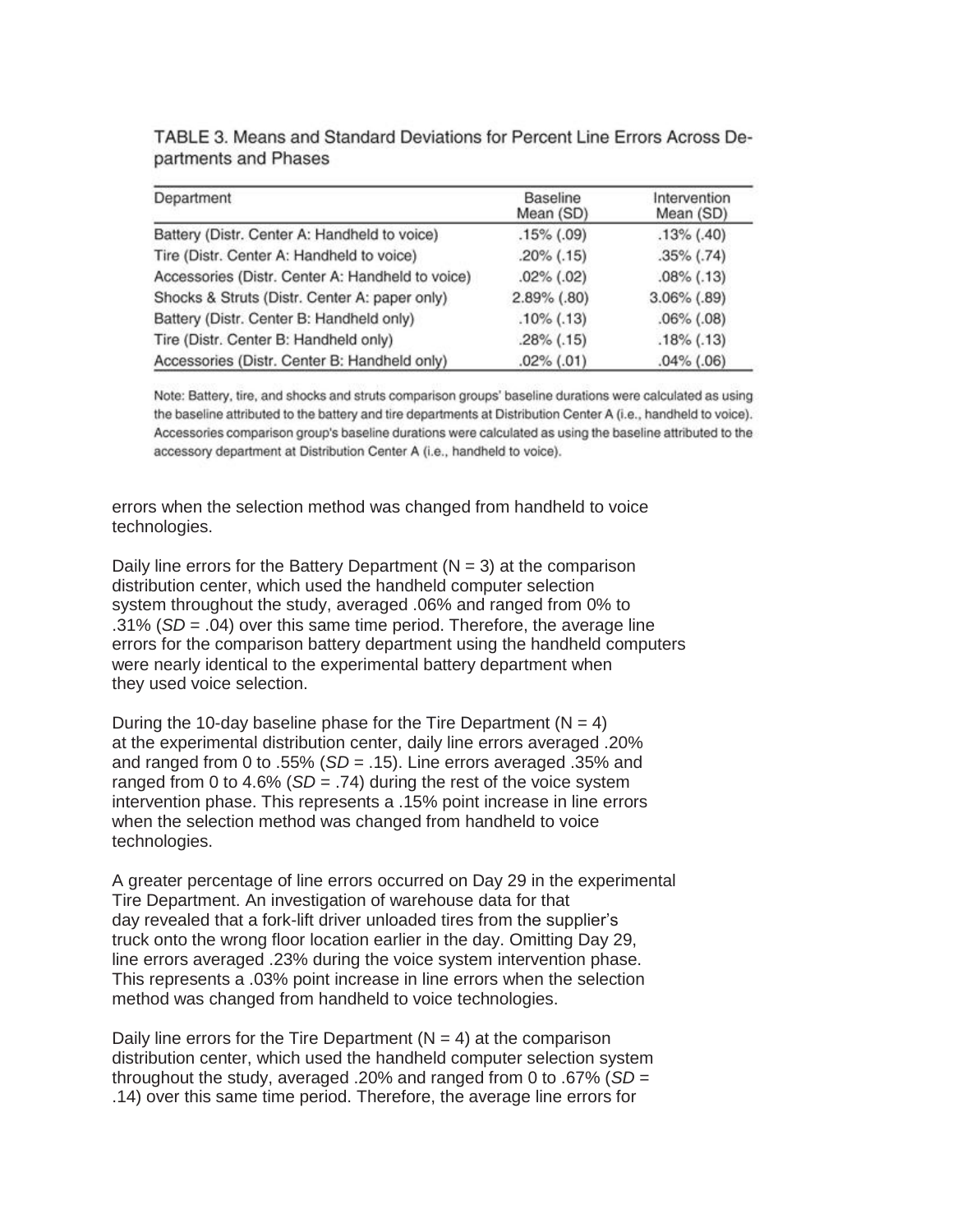the comparison tire department using the handheld computers were nearly identical to the experimental tire department when they used voice selection.

During the 25-day baseline phase for the Accessories Department ( $N =$ 6) at the experimental distribution center, daily line errors averaged .02% and ranged from 0 to .09% (*SD* = .02). Line errors averaged .08% and ranged from 0 to .45% (*SD* = .13) during the rest of the voice system intervention phase. This represents a .06% point increase in line errors when the selection method was changed from handheld to voice technologies.

Daily percentage of line errors for the Accessories Department  $(N = 4)$ at the comparison distribution center, which used the handheld computer selection system throughout the study, averaged .03% and ranged from 0 to .20% (*SD* = .06) over this same time period. Therefore, the average line errors for the comparison accessory department using the handheld computers were fewer than the experimental accessory department when they used voice selection.

Daily line errors for the Shocks and Struts Department ( $N = 4$ ) which used the paper selection system throughout the study, averaged 3.02% and ranged from 0 to 5.2% (*SD* = .87) over this same time period. Therefore, the average line errors for the comparison shocks and struts department using the paper selection was much greater than the departments that used the handheld and voice selection systems.

#### *Overs and Shorts*

The daily percentage of Overs and Shorts for the experimental and comparison departments throughout the study are depicted in Figure 8.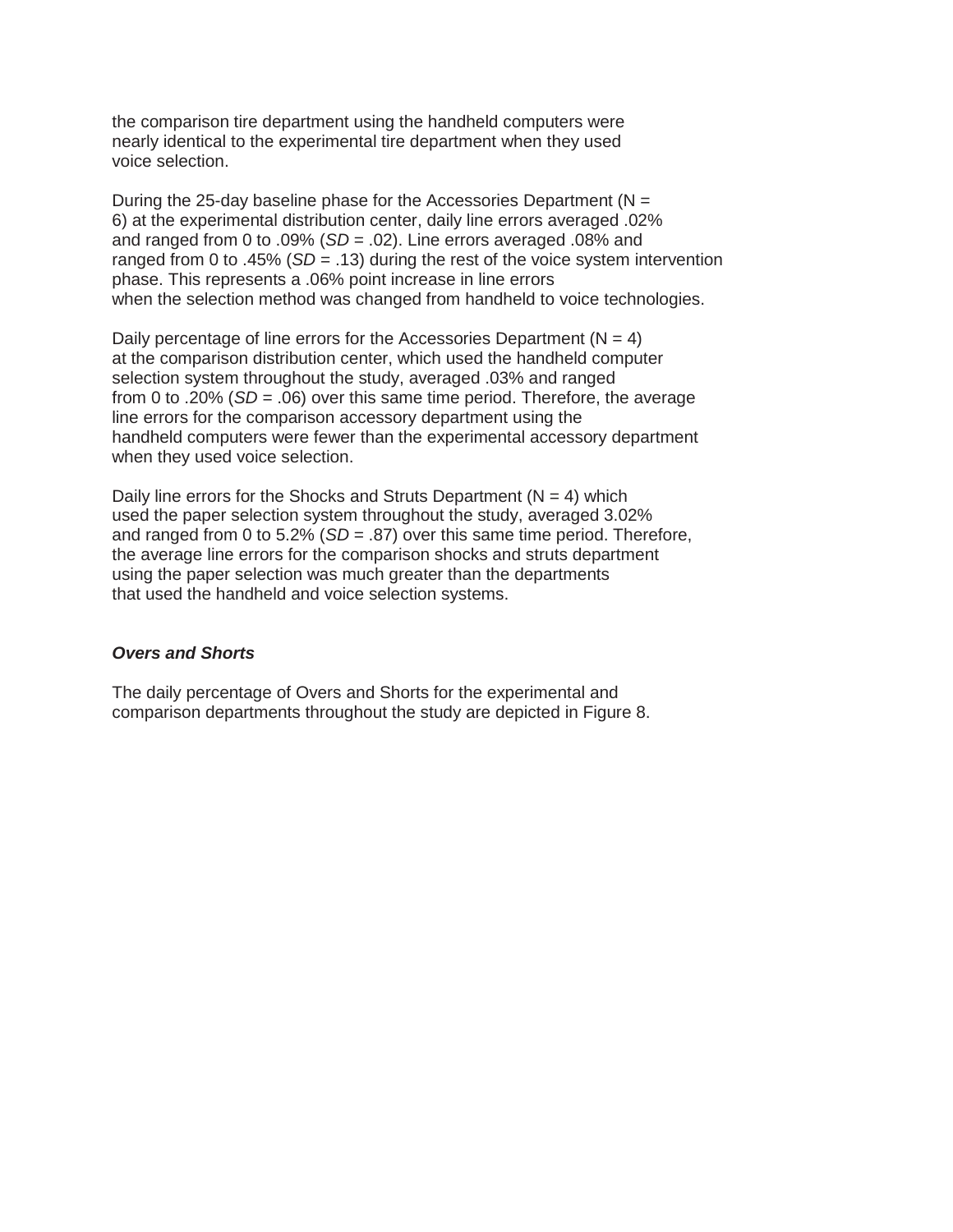FIGURE 8. Daily Percentage Overs and Shorts for the Experimental and Comparison Departments Throughout the Study



Note: Filled circles represent the data for the experimental departments who switched from handheld technology to voice selection technology during the study. Open squares represent data for the comparison departments who used handheld computers throughout the study. Finally, triangles represent the data for the comparison department that used paper-based selection throughout the study.

Table 4 depicts the means and standard deviations for each department across experimental phases.

During the 10-day baseline phase for the Battery Department ( $N = 4$ ) at the experimental distribution center, daily overs and shorts averaged .001% and ranged from 0% to .005% (*SD* = .002). Overs and shorts averaged .001% and ranged from 0% to .02% (*SD* = .004) during the rest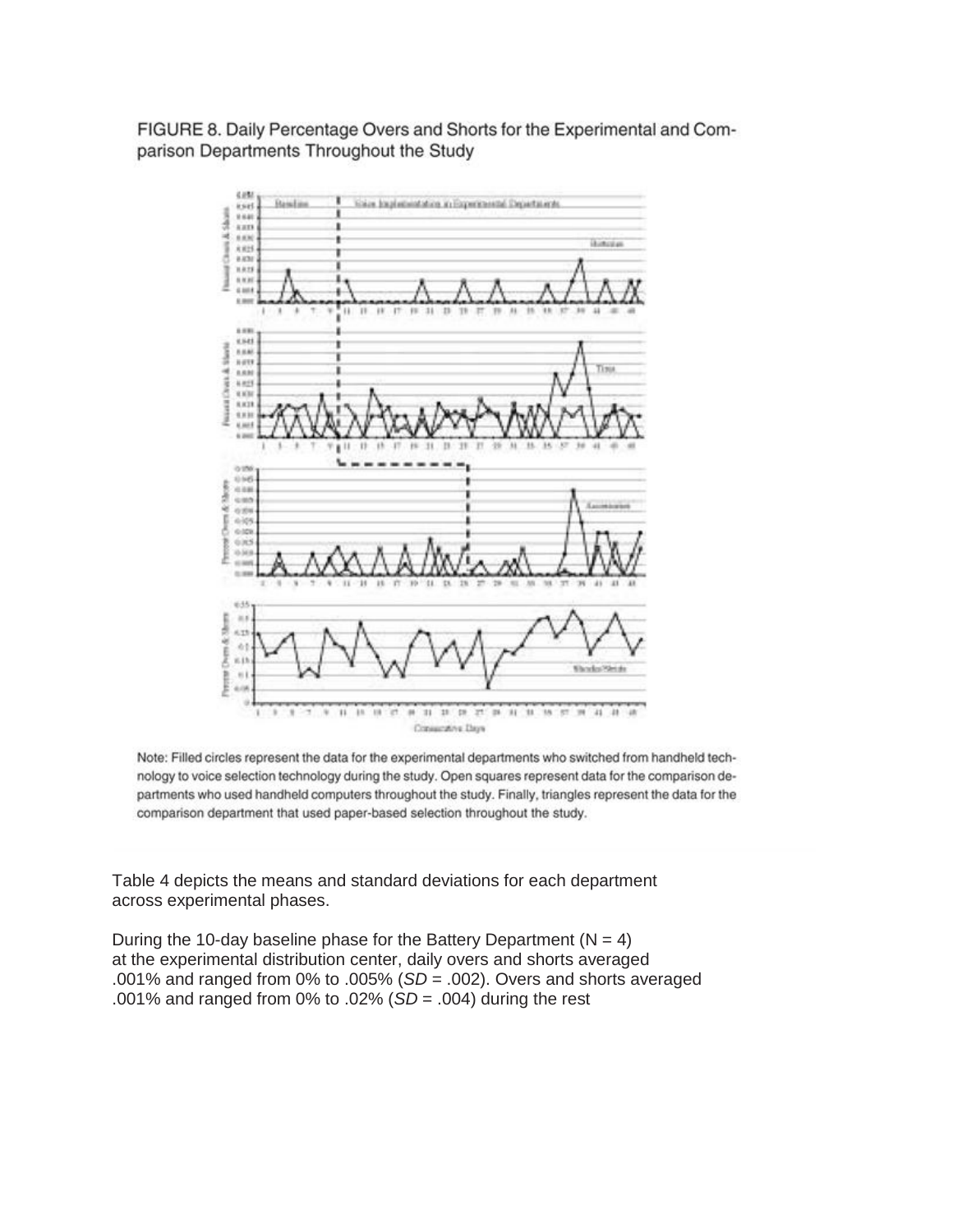|  |  |                                      | TABLE 4. Means and Standard Deviations for Percent Overs and Shorts |  |  |  |
|--|--|--------------------------------------|---------------------------------------------------------------------|--|--|--|
|  |  | <b>Across Departments and Phases</b> |                                                                     |  |  |  |

| Department                                       | Baseline Mean<br>(SD) | <b>Intervention Mean</b><br>(SD) |
|--------------------------------------------------|-----------------------|----------------------------------|
| Battery (Distr. Center A: Handheld to voice)     | $.001\%$ $(.002)$     | $.001\%$ $(.004)$                |
| Tire (Distr. Center A: Handheld to voice)        | $.007\%$ $(.007)$     | $.012\%$ (.01)                   |
| Accessories (Distr. Center A: Handheld to voice) | $.003\%$ $(.005)$     | $.008\%$ (.01)                   |
| Shocks & Struts (Distr. Center A: Paper only)    | $.189\%$ (.06)        | .212% (.07)                      |
| Battery (Distr. Center B: Handheld only)         | .002% (.005)          | .002% (.004)                     |
| Tire (Distr. Center B: Handheld only)            | $.007\%$ $(.01)$      | $.007\%$ $(.01)$                 |
| Accessories (Distr. Center B: Handheld only)     | $.003\%$ $(.005)$     | $.003\%$ $(.005)$                |

Note: Battery, tire, and shocks and struts comparison groups' baseline durations were calculated as using the baseline attributed to the battery and tire departments at Distribution Center A (i.e., handheld to voice). Accessories comparison group's baseline durations were calculated as using the baseline attributed to the accessory department at Distribution Center A (i.e., handheld to voice).

of the voice system intervention phase. This represents no change in overs and shorts when the selection method was changed from handheld to voice technologies.

Daily overs and shorts for the Battery Department  $(N = 3)$  at the comparison distribution center, which used the handheld computer selection system throughout the study, averaged .002% and ranged from 0 to .015% (*SD* = .004) over this same time period. Therefore, the average overs and shorts for the comparison battery department using the handheld computers were nearly identical to the experimental battery department when they used voice selection.

During the 10-day baseline phase for the Tire Department ( $N = 4$ ), daily overs and shorts averaged .007% and ranged from 0 to .02% (*SD* = .007). Overs and shorts averaged .012% and ranged from 0 to 05% (*SD* = .01) during the rest of the voice system intervention phase. This represents a .04% point increase in overs and shorts when the selection method was changed from handheld to voice technologies.

Daily overs and shorts for the Tire Department  $(N = 4)$  at the comparison distribution center, which used the handheld computer selection system throughout the study, averaged .007% and ranged from 0 to .018% (*SD* = .006) over this same time period. Therefore, the average overs and shorts for the comparison tire department using the handheld computers were nearly identical to the experimental tire department when they used voice selection.

During the 25-day baseline phase for the Accessories Department  $(N = 6)$  at the experimental distribution center, daily overs and shorts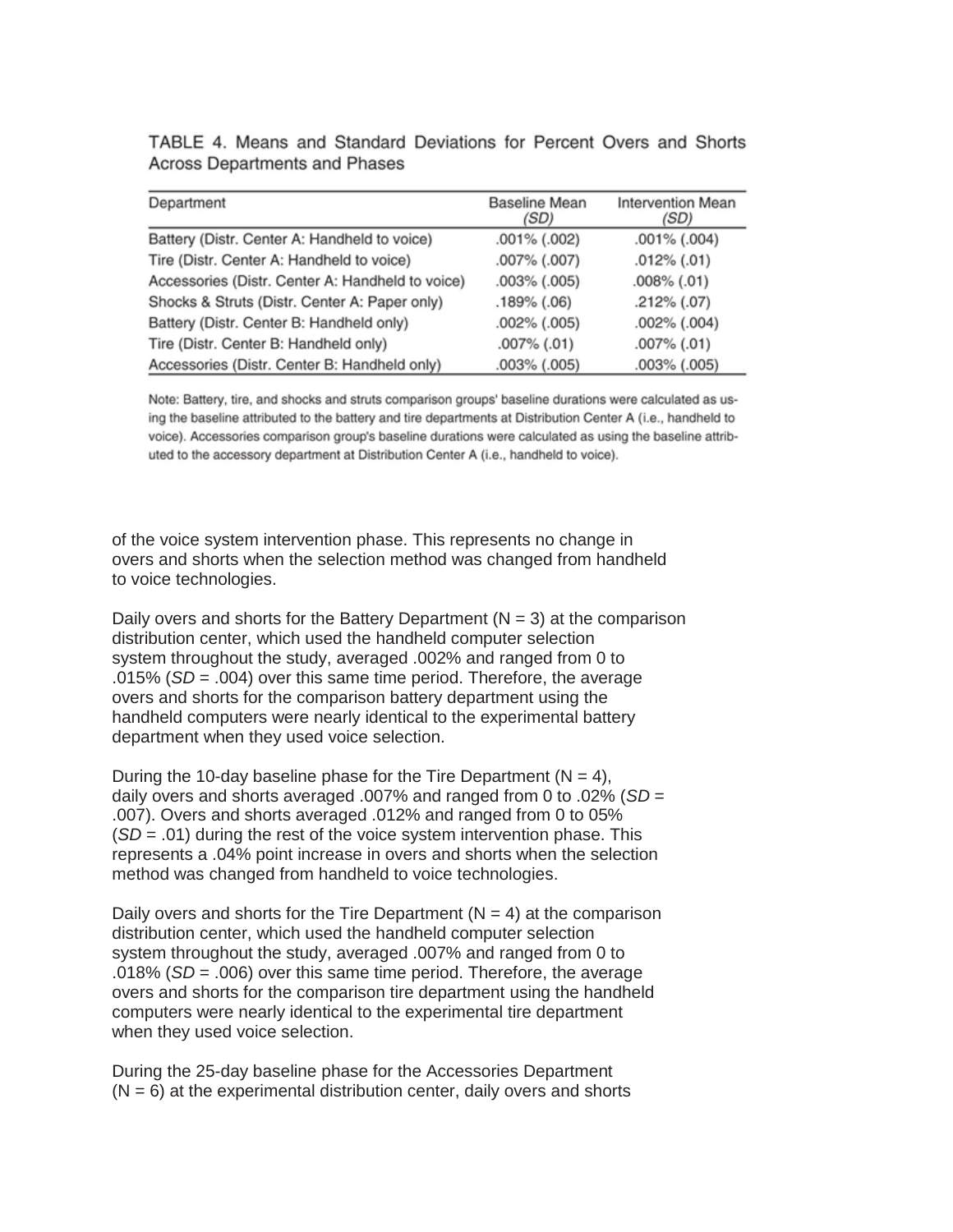averaged .003% and ranged from 0 to .017% (*SD* = .005). Overs and shorts averaged .008% and ranged from 0 to .04% (*SD* = .01) during the rest of the voice system intervention phase. This represents a .005% point increase in overs and shorts when the selection method was changed from handheld to voice technologies.

Daily overs and shorts for the Accessories Department ( $N = 4$ ) at the comparison distribution center, which used the handheld computer selection system throughout the study, averaged .003% and ranged from 0 to .015% (*SD* = .005) over this same time period. Therefore, the average overs and shorts for the comparison accessory department using the handheld computers were fewer than the experimental accessory department when they used voice selection.

Daily overs and shorts for the Shocks and Struts Department  $(N = 4)$ which used the paper selection system throughout the study, averaged .207% and ranged from .060 to .33% (*SD* = .065) over this same time period. Therefore, the average overs and shorts for the comparison shocks and struts department using the paper selection was much greater than the departments that used the handheld and voice selection systems.

# *DISCUSSION*

# *Productivity*

Organizations are continually concerned about increasing their own productivity in order to improve their operational effectiveness (Brethower, 2000; Sulzer-Azaroff, 2000; Mawhinney, 1992; Pritchard, Jones, Roth, Stuebing,&Ekeberg, 1988). This case study demonstrated that the evolution of technology can have a beneficial impact on productivity and quality. In an automotive aftermarket retailer"s distribution center, voice technology implementation was associated with immediate and sustainable increases in productivity (i.e., DAU) in three key departments of the warehouse (i.e., batteries, tires, and accessories). Productivity increases were not observed in the same time frame among comparable departments of a comparison warehouse that continued use of handheld computer selection technology. These results were consistent with Miller's (2004) report on the use of selection technologies to improve warehouse productivity.

The increase in productivity (measured in DAUs) using voice selection versus handheld computer selection could have been owing to ergonomic factors. When selectors arrived at the product location they would have to draw their scanner from their holster, retrieve the product from the location, scan the product's UPC, enter the quantity selected, and then place the handheld back into the holster. This chain of events took an estimated 8-10 seconds to complete. When selectors began to use the voice system, they were able to maintain eye contact with the shelf location as they listened for product information. Selectors using voice technology only needed to state the check string orally for product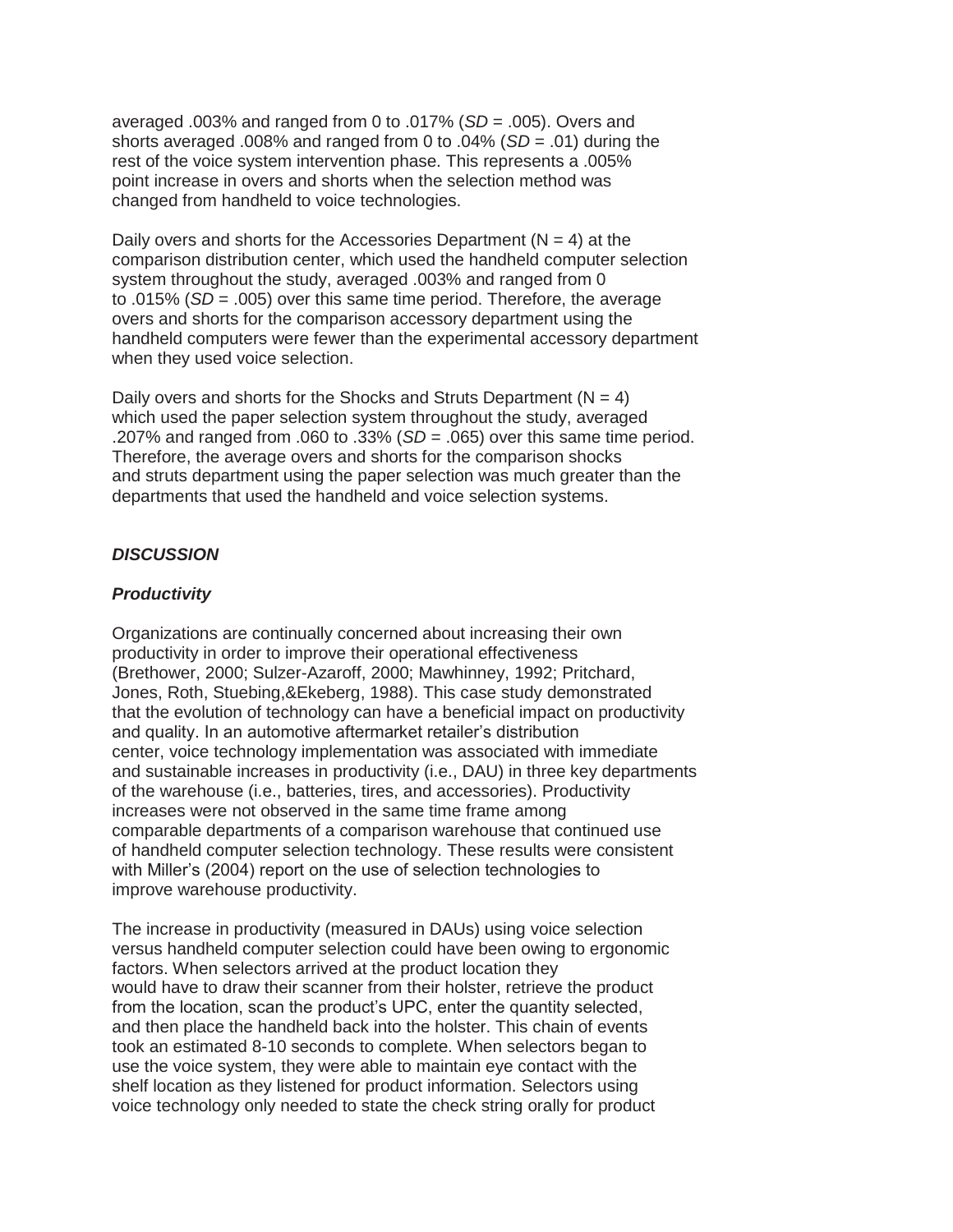verification thereby reducing the need for any further body movement. Voice technology eliminated this 8-10 second equipment handling time per selection which may have accounted for the increased DAU associated with the use of voice technology.

Additionally, the voice system interface made for more efficient input of information. When using the handheld selectors workers were required to key in the quantities, and additional information when mismatches occurred. Information input (quantities, mismatches, etc.), on the other hand, only required a couple extra verbalizations on the voice system. This difference between manual and verbal interfaces saved production time as well.

With voice selection, selectors may have been less likely to stop during their order runs to socialize with other workers because of the extra response cost of talking with the voice system in operation (Berger & Ludwig, 2007). Selectors would have had to command the voice system to deactivate to be able to talk to another person. They would then have had to reactivate the system orally. A reduction of on-the-clock socializing may also have contributed to increased productivity.

In the present study, the implementation of the voice technology was associated with an initial and substantial decrease in productivity for 1 day. This decrease was associated with the training of selectors on the voice system which slowed their pace as they worked with a trainer and discussed the new process. This temporary reduction in productivity associated with voice technology training lasted less than a single day reflecting a very steep learning curve for selectors to achieve higher levels of productivity.

# *Accuracy*

Overall results demonstrated that the handheld and voice selection had significantly fewer errors than paper-based selection systems. When all three selection methodologies were compared, the lowest percentage of line errors was associated with the handheld selection system programmed to emit a second beep to indicate an error occurrence. Errors were the highest among selectors using the paper-based system. Similarly, the use of handheld technology was associated with lower errors than voice technology.

Voice selection line errors were higher on Day 25 in the tire department and day 29 in the battery department owing to incidents involving the wrong tires or batteries having been placed in the selection locations by fork-lift drivers during receiving and replenishment, respectively.

Not all line errors were attributed to receiving or replenishment errors. There were no receiving or replenishment errors that could account for nearly 1% error rate on Day 39 for Accessory selecting. Audit reports indicated that a product was selected from a location next to the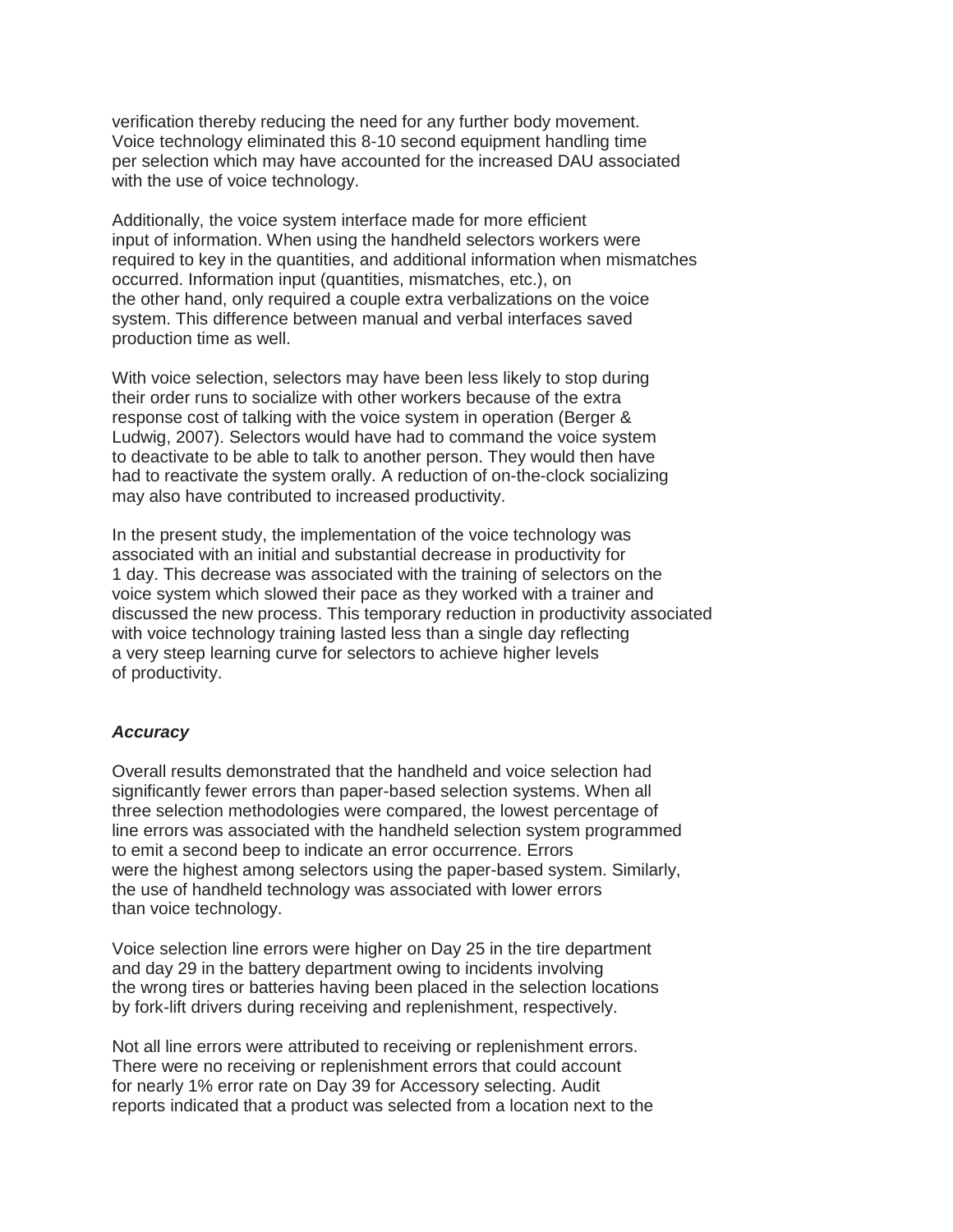correct location. Further investigation revealed that the labels for the two locations had been reversed. When labels were scratched or torn they were replaced and the associate responsible for replacing the labels affixed the two labels to the two locations in the reverse sequence compared to the correct sequence.

These results and subsequent investigation of spikes in the data suggest that line errors were higher for voice selection than handheld scanning owing to upstream events such as receiving, replenishment, or inventory control errors. This reveals certain vulnerabilities for voice selection. If an order selector was selecting from a location where the wrong product was placed in error, voice selection would not catch the error. With handheld order selection, on the other hand, upstream errors could be detected during the selection process because the order selector"s UPC scanning activity would result in immediate feedback as a prompt regarding an impending wrong product selection.

Voice technology does permit selectors to query the computer for additional information, such as item description, to compare with the product"s markings. However, this "checking" behavior may not be common. Future research regarding detailed performance-related behavioral effects of voice technology could address questions such as how employees might be trained to use the query feature in situations where the product to be selected appears to be incorrect.

We know from research reported here, however, that the old term GIGO is still valid, that is, garbage in garbage out. When the wrong task specifications are entered into a program (e.g., product location) the selector may make an incorrect selection due to the parameters fed into whatever device and its software used by the selector.

# *Study Limitations*

These findings should be treated with a note of caution. In a field setting such as this one, gains in realism may often be offset by concerns for internal validity (Komaki & Goltz, 2001). Indeed, the current study could not randomly assign participating selectors to groups. Instead the researchers attempted to evaluate the impact of the voice implementation in a multiple baseline time-series format that provided comparison groups to contrast the different selection technology systems with selectors doing the same work (i.e., batteries, tires, and accessories) albeit at different warehouses. While the work processes, wages, incentive pay, and discipline systems across the warehouses were nearly identical, pre-existing differences between the intact departments (e.g., unique hiring practices, management styles, etc.) may have affected the results.

Additionally, the measures of productivity and accuracy may have been affected by slight differences across warehouses owing to the work volume (i.e., amount of items to be shipped) and warehouse layout. The differences in work volume across the warehouses may have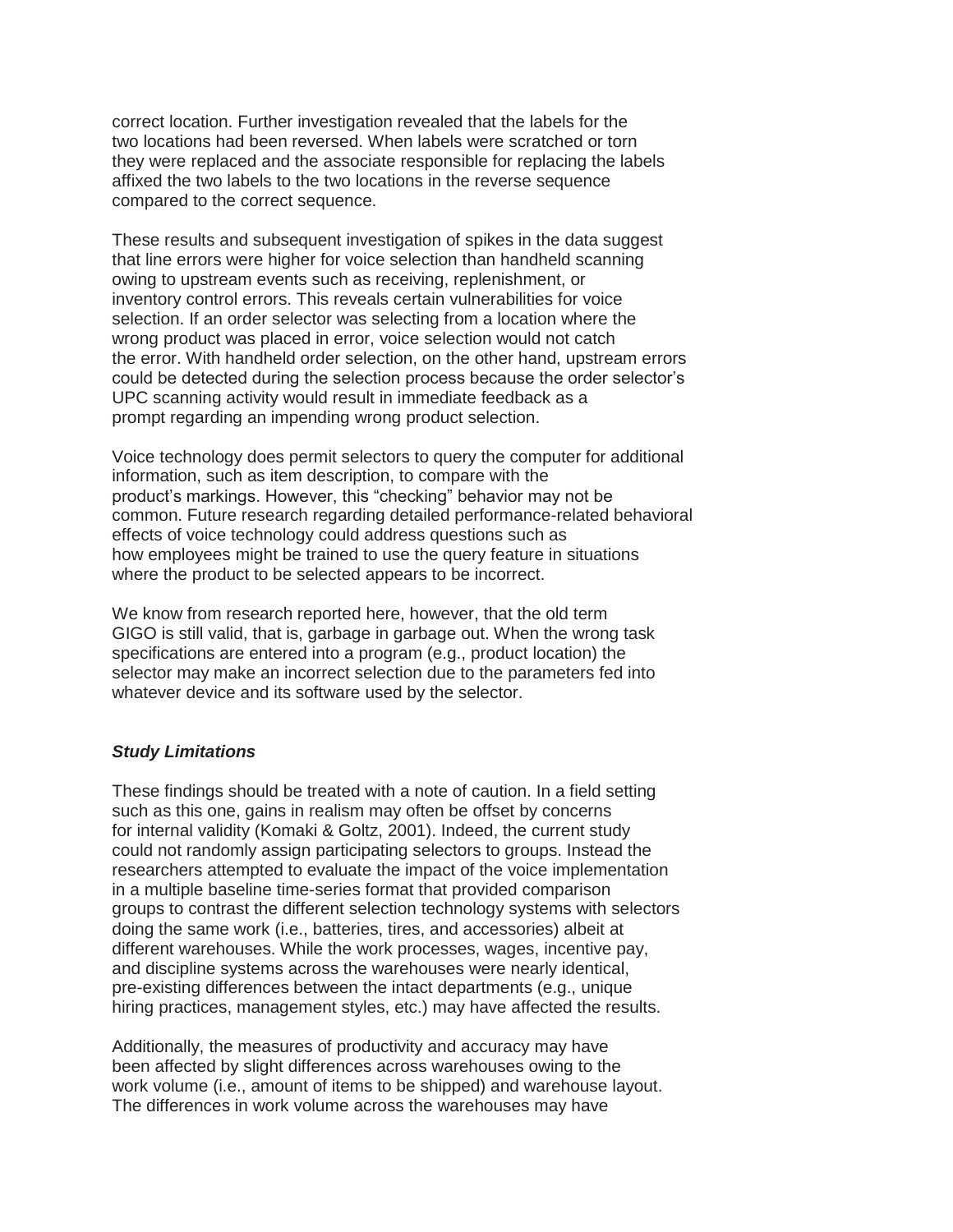been somewhat mitigated in that the dependent variables were calculated as a ratio that included volume. Performance was calculated as volume/hours and if there was not enough work volume to fill selectors" hours then they were taken off the line and their remaining time was not calculated in DAU. Additionally, errors were calculated using a sample of work that compared the number of errors to the volume of the sample. Therefore, it could be argued that differences in warehouse volume may not have resulted in different calculations of productivity and accuracy across the warehouses.

However, when a large volume of product is required to move through a warehouse, selection productivity may increase, but accuracy typically suffers. During periods of high volumes of order selection, managers may stress higher productivity and workers may see the need to speed up their work tempo to reduce the volume. In this case, actual productivity may increase under high volume. At the same time, when selectors are under more pressure to increase productivity they may take short cuts and/or move more quickly through their work process at the expense of committing more errors.

As noted already, Goomas and Ludwig (2007) reported on an implementation of employee work standards that compared employeeDAU"s to a valid standard of production. In that report, differences in productivity and warehouse layout were factored into the standard which, in turn, factored out these influences in our measures. When using engineered labor standards, researchers can be more confident that the comparisons they have made among sites were indeed equivalent.

#### *Implications*

Organizational Behavior Management (OBM) can play a large role in adapting new technologies to maximize the effective, immediate, and personalized delivery of antecedents and consequences in order to increase productivity and accuracy in the workforce. Additionally, when behavioral contingencies are integrated into warehouse operations, such as through technology, there is a greater chance of the organization maintaining its use. Indeed, both handheld and voice technology deliver the enhanced contingencies efficiently and, according to this research, quite effectively.

Once these technologies are in place there are still further gains to be realized using OBM. Both handheld and voice technology software can be programmed to deliver other intervention operations through visual, auditory, or verbal communication. For example, a payment incentive plan could be adapted so that an employee could see how much additional incentive money had been earned (or lost) based on the performance level kept up to the minute on a handheld device. Voice could be programmed to interact with the warehouse management system to verbally tell selectors their daily cumulative performance level and the incentive money earned analogous to the Goomas and Ludwig (2007)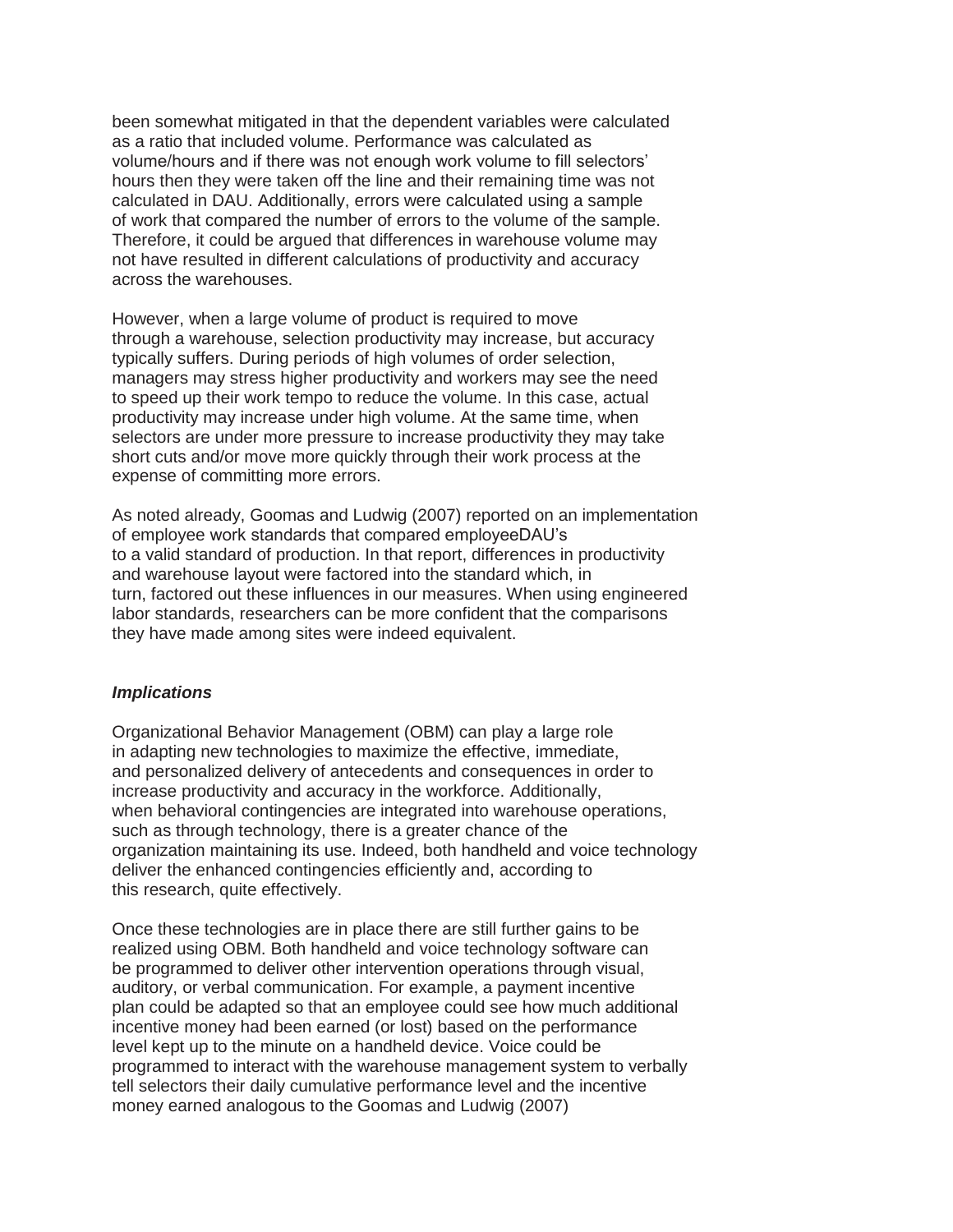study on handheld screens. Additional prompts, for performance or safety, could be delivered easily as well.

For researchers, these technologies also provide greater experimental control over their data collection process. Data are collected via a standardized and instrumented method thus reducing measurement errors typically associated with human observers. Additionally, intervention operations can be coded into software that could reliably deliver antecedent and consequent stimuli (task specifications and performance feedback) based on a specific schedule for each unit of work. The integrity of the independent variable is assured, if it has been subjected to tests for its reliability. Finally, interventions can be delivered to individuals privately through these technologies so many comparison groups can be randomly formed within the same work population.

Thus, the maturing field of human performance technology represents an excellent opportunity for OBM researchers (as well as researchers in other areas of psychology) to both enhance the efficacy of existing intervention methods and test theoretical constructs in a much more controlled environment.

#### REFERENCES

Alavosius, M.P. & Sulzer-Azaroff, B. (1986). The effects of performance feedback on the safety of client lifting and transfer. *Journal of Applied Behavior Analysis, 19*, 261-267.

Alvero, A., Bucklin, B., & Austin, J. (2001). An objective review of the effectiveness and essential characteristics of performance feedback in organizational settings (1985-1998). *Journal of Organizational Behavior Management, 21*(1), 3-30.

Balcazar, F., Hopkins, B.L.,&Suarez, Y. (1986).Acritical, objective review of performance feedback. *Journal of Organizational Behavior Management, 7*(3-4), 65-89.

Bateman, M.J. & Ludwig, T.D. (2003). Managing distribution quality through an adapted incentive program with tiered goals and feedback. *Journal of Organizational Behavior Management, 23*, 33-55.

Berger, S.M. & Ludwig, T.D. (2007). Reducing Warehouse Employee Errors Using Voice-Assisted Technology that Provided Immediate Feedback. *Journal of Organizational Behavior Management, 27*(1), 1-31*.*

Brethower, D.M. (2000). A systemic view of enterprise: Adding value to performance. *Journal of Organizational Behavior Management, 20*(3-4), 165-190.

Deming, W.E. (1982). *Quality, productivity, and competitive position*. Cambridge, MA: Center for Advanced Engineering Study, MIT.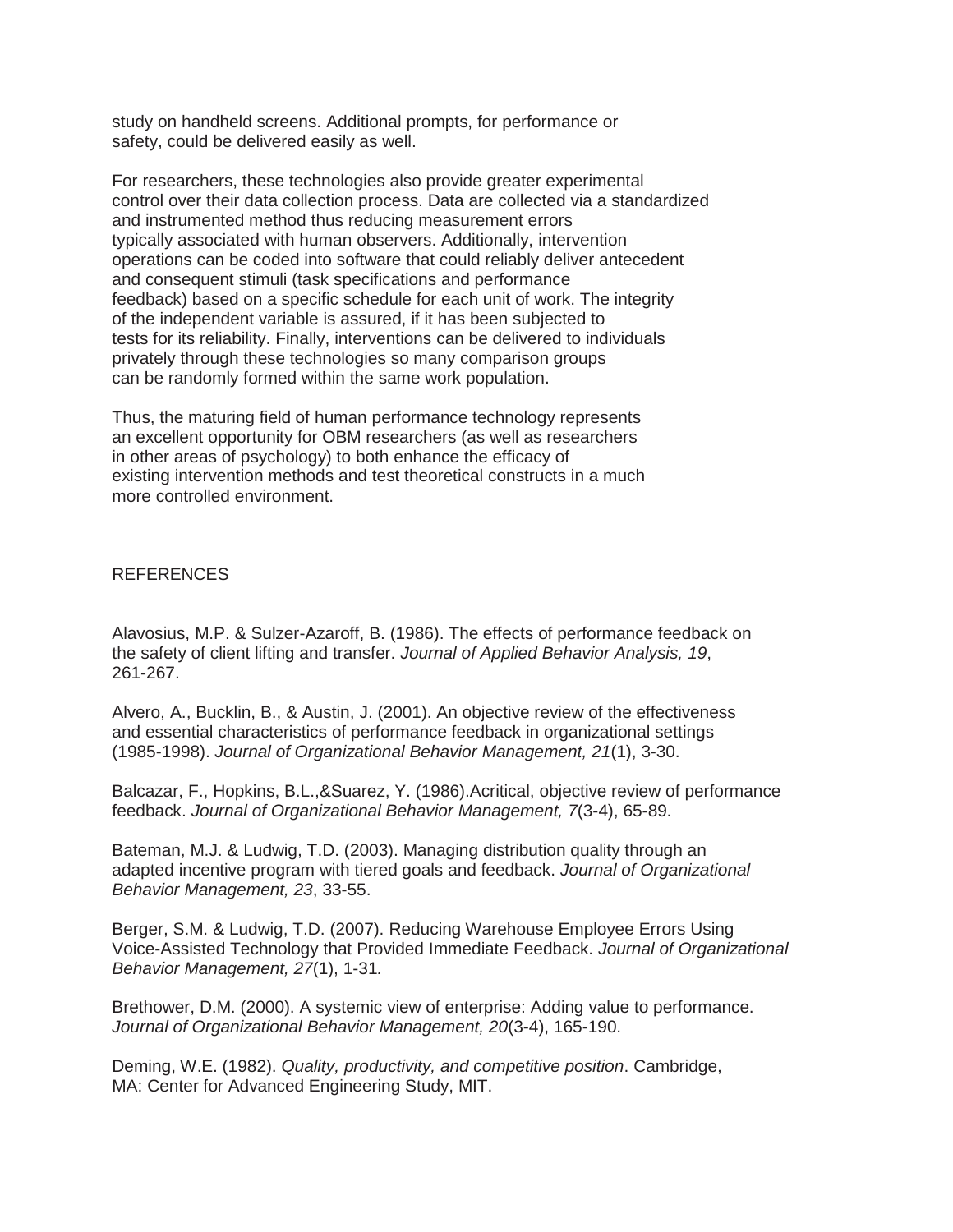Dihoff, R.E., Brosvic, G.M., Epstein, M.L., & Cook, M.J. (2004). Provision of feedback during preparation for academic testing: Learning is enhanced by immediate but not delayed feedback. *The Psychological Record, 54*, 207-231.

Epstein, M.L., Lazarus, A.D., Calvano, T.B., Matthews, K.A., Hendel, R.A., Epstein, B.B.,&Brosvic, G.M. (2002). Immediate feedback assessment technique promotes learning and corrects inaccurate first responses. *The Psychological Record, 52*, 187-201.

Gilbert, T.F. (1978). *Human Competence: Engineering Worthy Performance*. New York, NY: McGraw-Hill.

Goomas, D.T. & Ludwig, T.D. (2007). Enhancing incentive programs through proximal goals and immediate feedback: Engineered labor standards and technology enhancements in stocker replenishment. *Journal of Organizational Behavior Management, 27*(1), 33-68*.*

Hantula, D.A. (2000). Schedules of reinforcement in organizational performance, 1971-1994: Application, analysis, and synthesis. In C.M. Johnson, W.K. Redmon, & T.C. Mawhinney (Eds.), *Handbook of Organizational Performance: Behavior Analysis and Management*. Binghamton, NY: Haworth.

Hill, J.M. (1996). Warehouse management systems: The competitive tool for the 1990s. *Modern Materials Handling,* 51, 3-12.

Johnson, J. (2005, June). Sonic Boom, DC Velocity, Equipment and Applications, 3 (6), 1-3.

Jonassen, D.H., Tessmer, M., & Hannum, W.H. (1999). *Task Analysis Methods for Instructional Design*. Mahwah, NJ: Lawrence Erlbaum Associates.

Komaki, J.L. & Goltz, S.M. (2001). Within-group research designs: Going beyond program evaluation questions. In C.M. Johnson, W.K. Redmon,&T.C. Mawhinney (Eds.), *Handbook of Organizational Performance: Behavior Analysis and Management* (pp. 51-80). New York: The Haworth Press, Inc.

Lacefield, S. (2004, October). I can hear you now. *Logistics Management, Warehouse and DC section, 3*, 1-4.

Leivo, A.K. (2001). A field study of the effects of gradually terminated public feedback on housekeeping performance. *Journal of Applied Social Psychology, 31*, 1184-1203.

Luthans, F. & Kreitner, R. (1985). *Organizational Behaviour Modification and Beyond: An Operant and Social Learning Approach*. Glenview, IL: Scott, Foresman.

Malott, R.W. (1992). A theory of rule governed behavior and organizational behavior management. *Behavior Management, 2(2)*, 46-65.

Mason, M.A. & Redmon, W.K. (1992). Effects of immediate versus delayed feedback